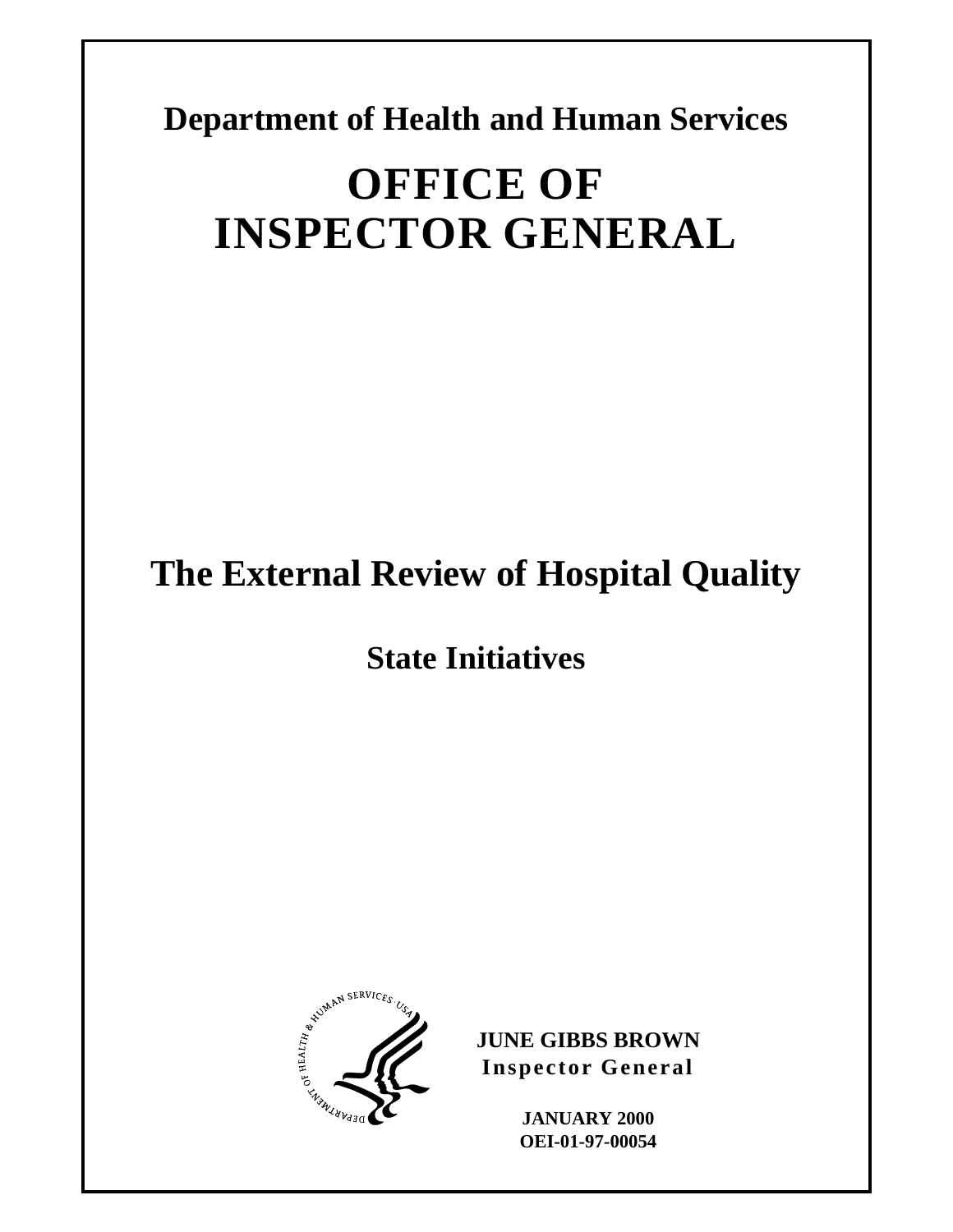## **OFFICE OF INSPECTOR GENERAL**

The mission of the Office of Inspector General (OIG), as mandated by Public Law 95-452, is to protect the integrity of the Department of Health and Human Services programs as well as the health and welfare of beneficiaries served by them. This statutory mission is carried out through a nationwide program of audits, investigations, inspections, sanctions, and fraud alerts. The Inspector General informs the Secretary of program and management problems and recommends legislative, regulatory, and operational approaches to correct them.

# **Office of Evaluation and Inspections**

The Office of Evaluation and Inspections (OEI) is one of several components of the Office of Inspector General. It conducts short-term management and program evaluations (called inspections) that focus on issues of concern to the Department, the Congress, and the public. The inspection reports provide findings and recommendations on the efficiency, vulnerability, and effectiveness of departmental programs.

OEI's Boston Regional Office prepared this report under the direction of Mark R. Yessian, Ph.D., Regional Inspector General. Principal OEI staff included:

Joyce M. Greenleaf, *Project Leader* Jennifer Antico, *Program Specialist* Maria E. Maddaloni Laura C. McBride

# **REGION HEADQUARTERS**

To obtain copies of this report, please call the Boston Regional Office at (617)565-1050. Reports are also available on the World Wide Web at our home page address:

http://www.dhhs.gov/progorg/oei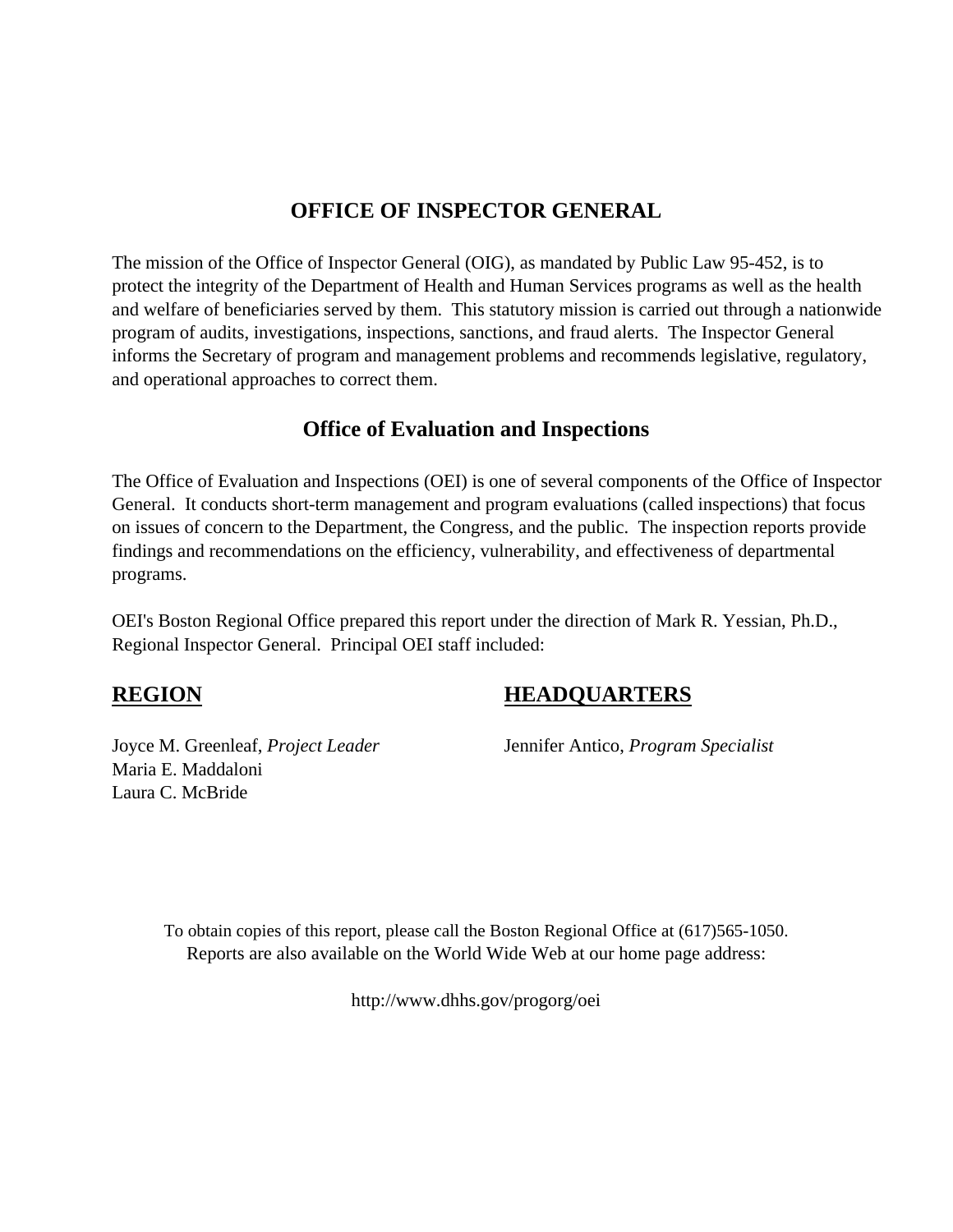# **EXECUTIVE SUMM ARY**

## **Purpose**

To describe State government initiatives concerning the external review of hospital quality.

## **Background**

#### **State Initiatives Aimed at Hospital Oversight**

State agencies play important roles in overseeing hospitals, either as agents of the Health Care Financing Administration (HCFA), or under their own authorities to license such facilities and protect the public. Indeed, many States have developed and implemented initiatives aimed at addressing the quality of care in hospitals. This report presents a snapshot of six such initiatives that appear promising and could be instructive not only to other States but also to the Federal government. We present the initiatives in three categories: standardized performance measures, on-site surveys, and public disclosure of information on hospital performance.

This report is a follow-up to our recent series of reports that assessed the roles of HCFA and the Joint Commission in overseeing hospitals that participate in Medicare. In that series, we directed recommendations for improvement to HCFA.

Our information comes from discussions with the pertinent State officials and reviews of relevant documents.

### **Standardized Performance Measures**

These are quantitative indicators that enable regulators, purchasers, and consumers to compare hospital performance to itself over time or to other hospitals. They can provide insights into a hospital's performance, foster improvements, and identify outliers.

#### **New York: Using Mortality Data to Measure Hospital Performance**

New York collects and publishes mortality data on coronary artery bypass graft surgery (CABG) and other procedures, fulfilling both quality improvement and regulatory functions.

**Hospital Quality: State Initiatives**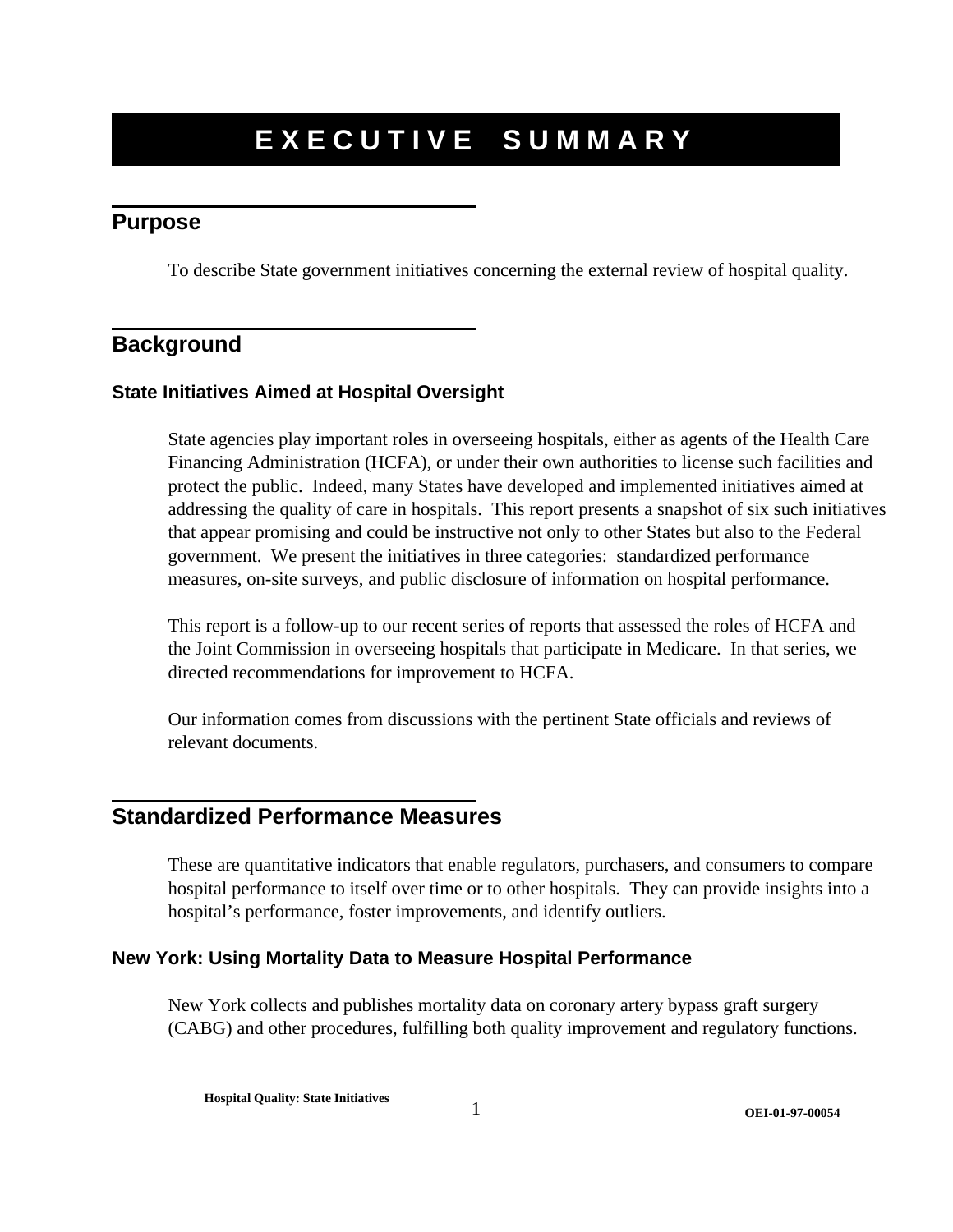#### **Pennsylvania: Creating Performance Report Cards**

Pennsylvania analyzes inpatient data from every hospital in the State to create reports that evaluate hospitals on quality-of-care measures such as length of stay, charges, and admission rates for CABG, breast cancer, and diabetes, among others. In 1998, it documented a 22 percent drop in in-hospital mortality for CABG from 1991 to 1995.

#### **On-site Surveys**

On-site surveys are a traditional way to assess directly a hospital's compliance with Federal, State, and local requirements. Many States, however, largely rely on the Joint Commission on Accreditation of Healthcare Organizations or surveys funded by HCFA for an on-site presence in their hospitals.

#### **Utah: Observing Accreditation Surveys**

Utah relies on surveys by the Joint Commission to determine compliance with its hospital licensure requirements. However, Health Department officials participate in the summary session at the end of the Joint Commission's on-site survey. The Department looks to the findings of the Joint Commission in determining whether to pursue its own enforcement actions.

#### **New York: Surprise Inspections of Residency Programs**

In 1998, New York launched 12 simultaneous surprise inspections of residency programs at teaching hospitals across the State. New York regulates resident working conditions, and these surprise inspections marked the State's first effort to ensure compliance.

# **Public Disclosure through the Internet**

The Internet provides enormous opportunity for sharing performance information quickly and broadly. It can spur hospital improvements and reassure the public that an external review process is protecting its safety.

#### **New Jersey: Listing Hospital Enforcement Actions**

New Jersey's website details resolved hospital enforcement actions, such as fines or other penalties imposed for violating licensure or certification regulations. The website also includes information about the State's inspection, licensure, and complaint processes. It updates the site quarterly.

**Hospital Quality: State Initiatives**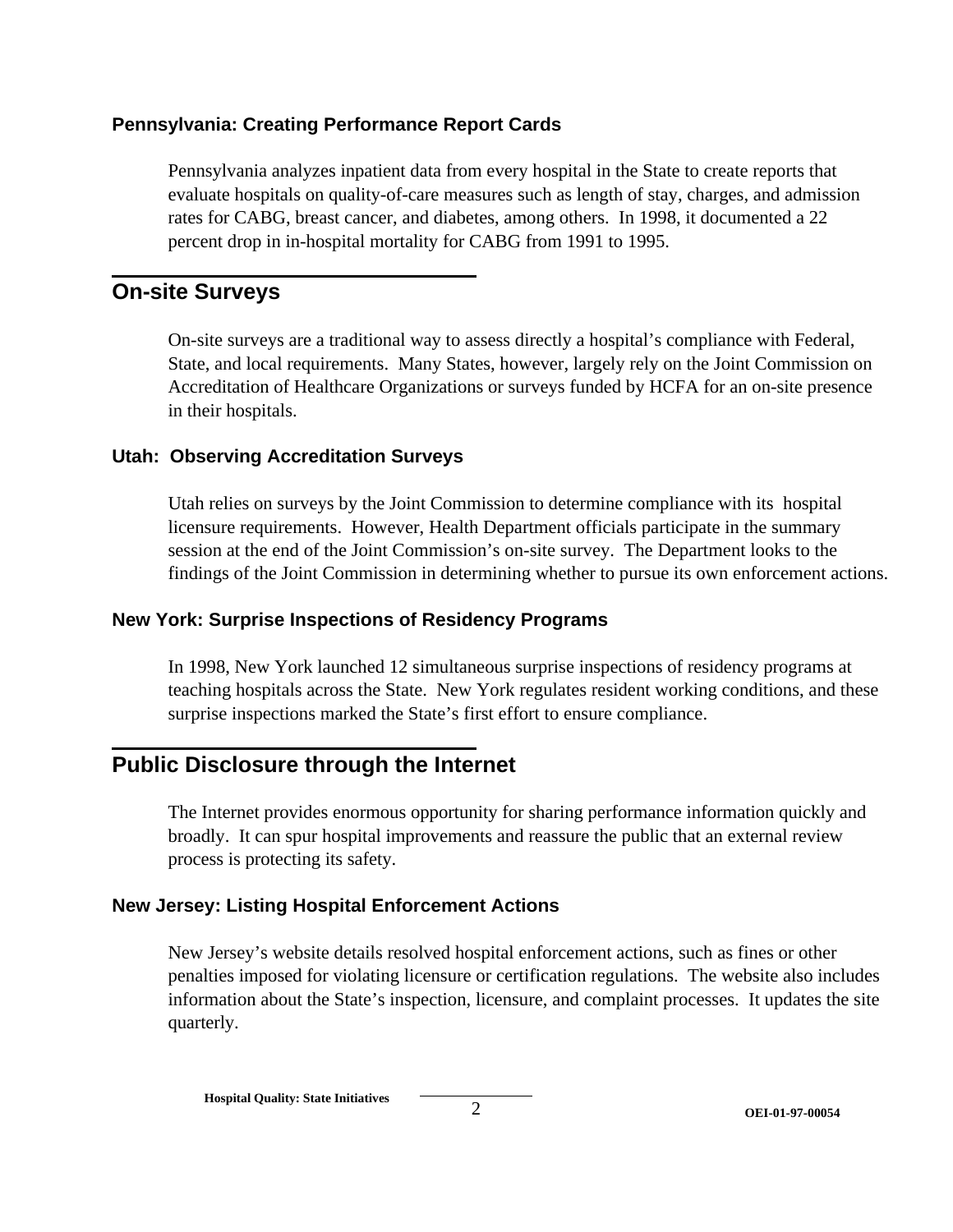#### **Colorado: Posting Compliance Summaries**

Colorado posts hospitals' compliance histories on its website. In addition to basic hospital information, the website includes a summary of all complaints and serious events reported to the State since January 1999. The summaries describe the reported incident, what actions the facility took in response, and the Department's follow-up actions.

#### **Conclusion**

The State initiatives presented in this report show that States can draw on their own authorities and resources to add a measure of public protection not provided by either HCFA or the Joint Commission. The States have advantages, such as simply being closer to the action, that national reviewers would be hardpressed to match. And these advantages help States contribute a valuable complement to the existing, national approaches to external hospital review.

State initiatives can also serve as important catalysts for continued national efforts aimed at improved hospital oversight. Indeed, the States' experiences can be instructive to HCFA, the Joint Commission, and other States. The initiatives highlighted herein reinforce themes of balance and accountability that we promoted in our prior inquiry, which assessed the roles of HCFA and the Joint Commission. The States' experiences with performance measures, surprise inspections, and public disclosure demonstrate that such efforts can be both feasible and constructive.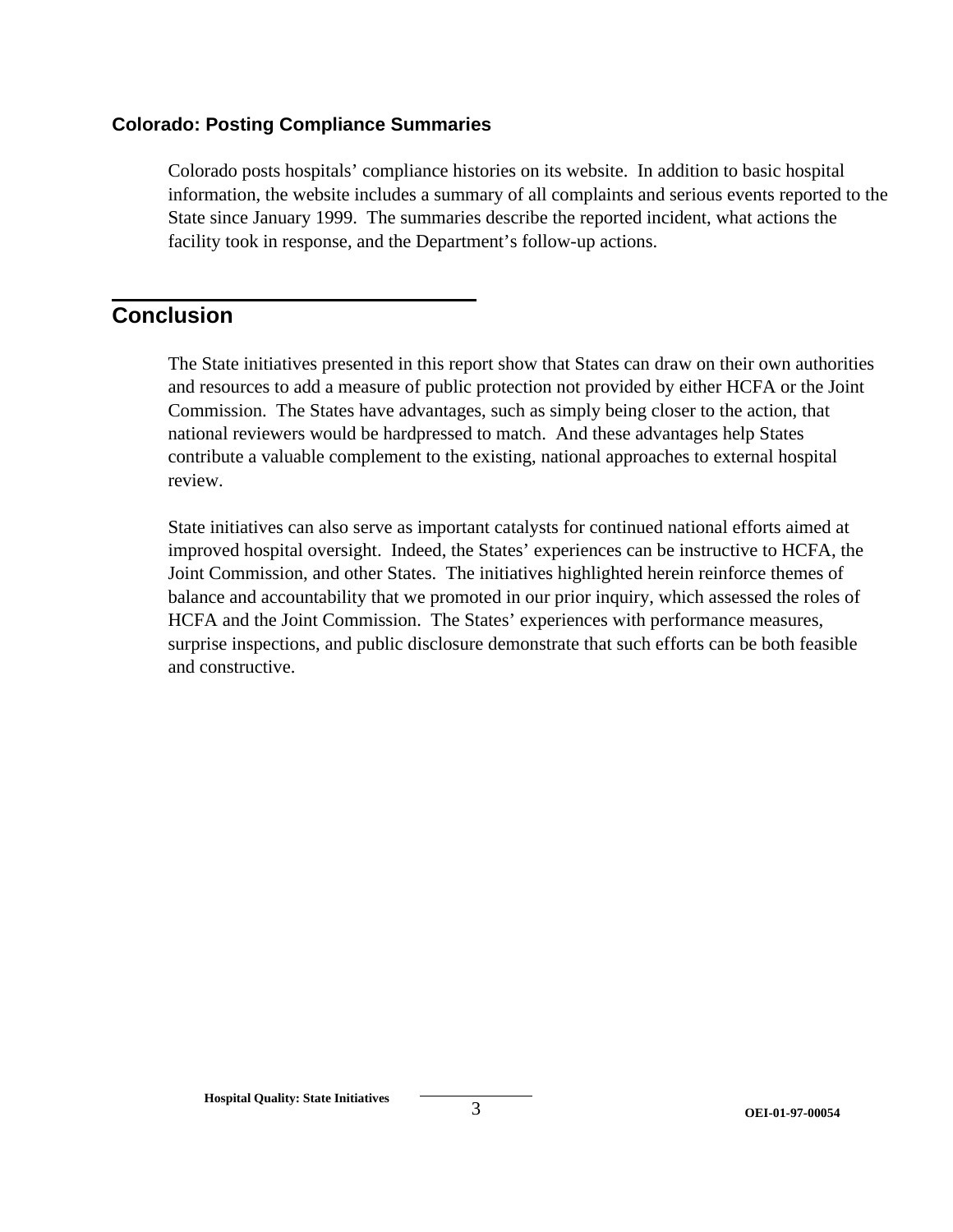# **TABLE OF CONTENTS**

| New Jersey: Listing Hospital Enforcement actions  17 |
|------------------------------------------------------|
| Colorado: Posting Compliance Summaries  18           |
|                                                      |
| <b>APPENDICES</b>                                    |
|                                                      |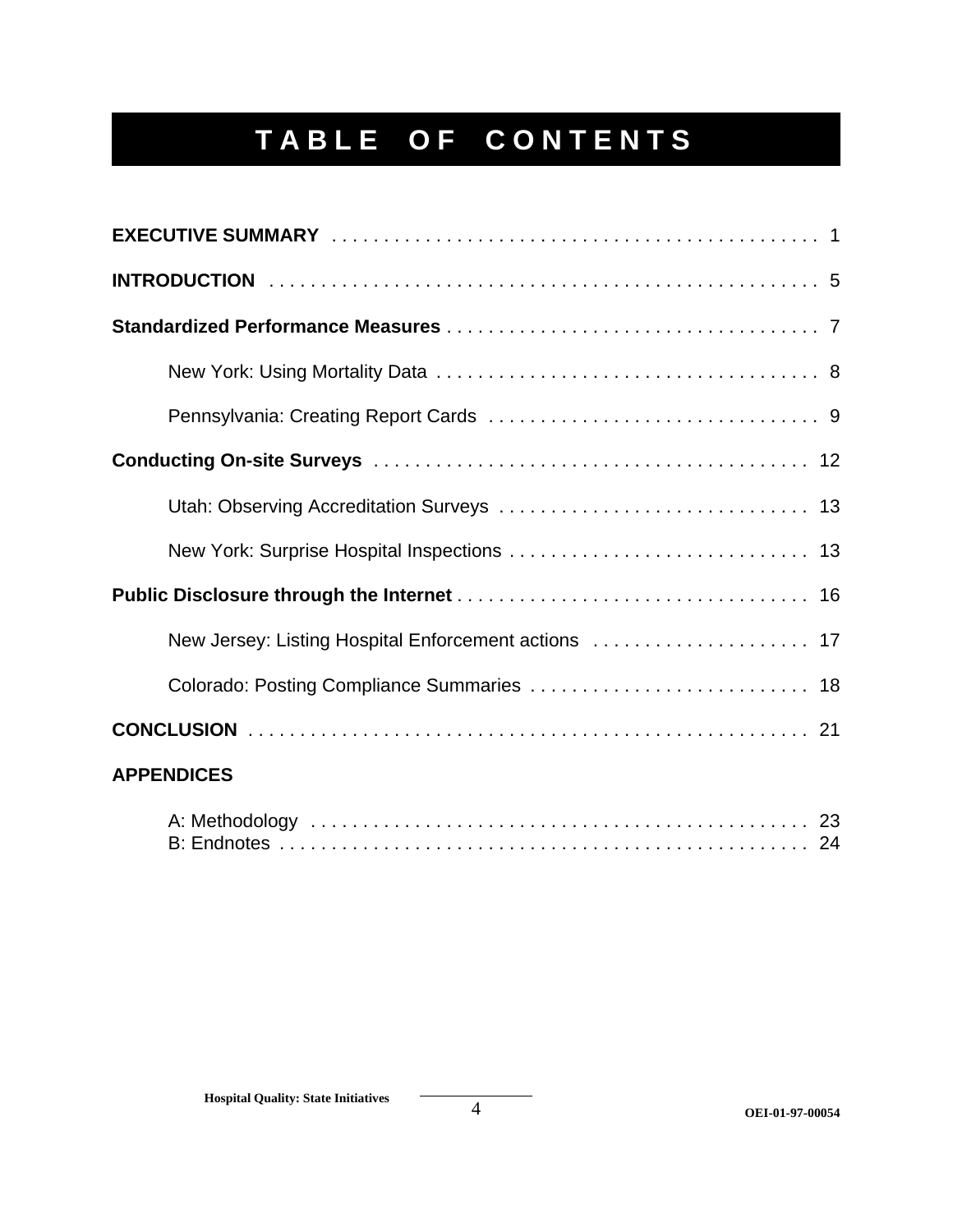# **INTRODUCTION**

## **PURPOSE**

To describe State government initiatives concerning the external review of hospital quality.

### **BACKGROUND**

#### **States as HCFA Agents**

State agencies play important roles in helping the Health Care Financing Administration (HCFA) ensure that hospitals meet the minimum requirements for participating in the Medicare program. Funded by HCFA, they conduct validation surveys of those hospitals accredited by the Joint Commission on Accreditation of Healthcare Organizations, determine Medicare certification for those hospitals that choose not to be accredited, and respond to complaints and adverse events involving hospital care. In a number of recent reports, we addressed how the States performed these roles and how HCFA held them (and the Joint Commission) accountable for their performance.<sup>1</sup> We directed our recommendations for improvement to HCFA, which responded with an action plan.

#### **States Under their Own Authorities**

During the course of our prior work, we learned of initiatives that State governments were taking under their own authorities to address the quality of care provided in hospitals. Many of these were significant initiatives that could be instructive to the hospital quality review efforts of the Federal government and of other States. In this report we offer a snapshot of six such initiatives.

We found each of the initiatives promising enough to warrant wider attention, although we did not evaluate them. Our information comes from discussions with pertinent State officials and from reviews of relevant documents (see appendix A for more details on our methodology). We do not suggest that the initiatives presented here represent a comprehensive listing of quality review efforts being undertaken by the States; nor do we suggest that they have necessarily been successful in achieving their objectives.

We present the initiatives in three categories: (1) standardized performance measures, (2) on-site surveys, and (3) public disclosure on hospital performance. We begin each by discussing the relevance of these categories to the external quality review of hospitals.

**Hospital Quality: State Initiatives**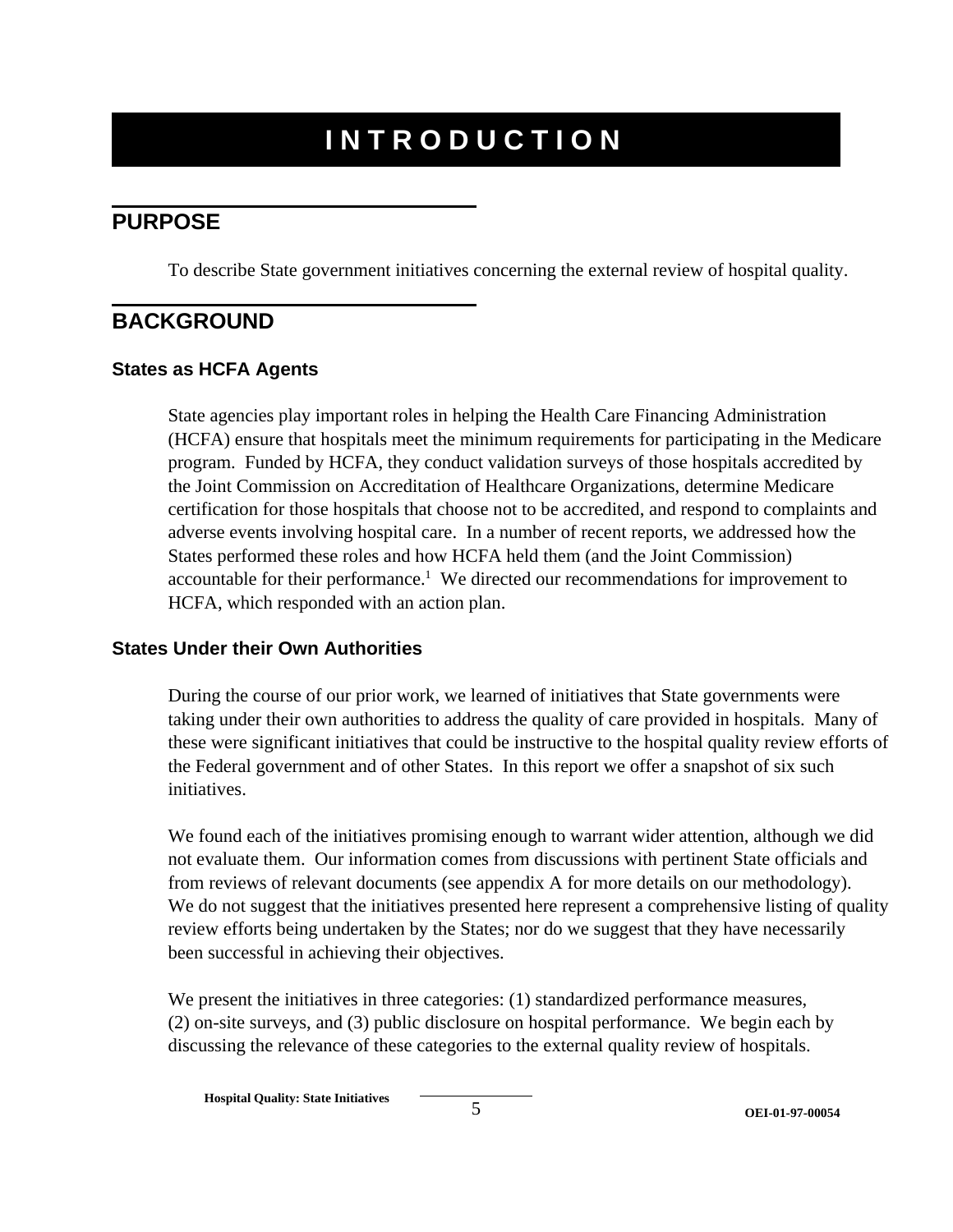We conducted this inspection in accordance with the *Quality Standards for Inspections*  issued by the President's Council on Integrity and Efficiency.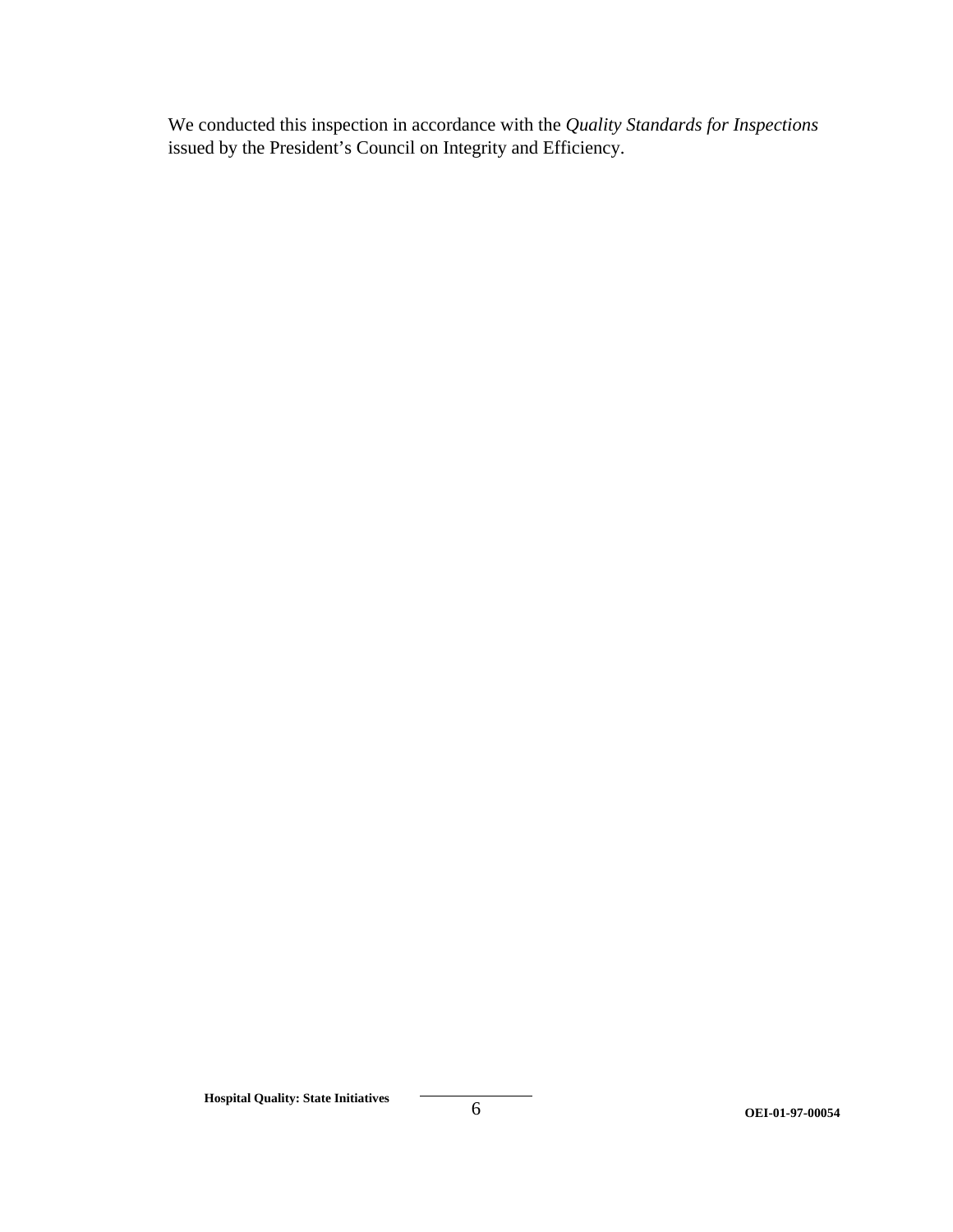# **Tools for Improving Performance and Enforcing Minimums**

Standardized performance measures are quantitative indicators that enable regulators, purchasers, and consumers to compare hospital performance and ensure that patients are receiving quality services. The comparisons can focus on a hospital's own performance over time and/or how its performance compares to other hospitals. Examples of performance measures include rates of complication from specific procedures and the preventive administration of antibiotics prior to surgery. The data can be drawn from sources such as a hospital's records, billing claims, or surveys of patients or providers.

External reviewers can use performance data in two fundamentally different ways, both of which have value. One way is at root collegial: to foster continuous quality improvement. External reviewers collect performance data and distribute them with the intent of providing hospitals with comparative information they can use, voluntarily, to improve their own performance. If particular hospitals find that their performance is significantly poorer than that of others, they can search for factors that explain the difference and for changes that will improve their performance.

The other way is more regulatory: to identify hospitals that are performing poorly in relation to any of the designated measures and to hold those hospitals accountable for raising their performance to acceptable levels. External reviewers encourage the hospitals to improve voluntarily, but could also mandate corrective actions and even penalties.

# **Realizing the Potential**

The Joint Commission on Accreditation of Healthcare Organizations has been one of the leaders in recognizing the potential of standardized performance measures. More than a decade ago it set forth a vision for hospital accreditation that would be based largely on datadriven clinical performance indicators. But its progress toward this end has been much slower than envisioned because of a number of significant obstacles. Three such obstacles have been particularly prominent: (1) the technical difficulties associated with the science of measurement and risk management, (2) the costs involved in collecting and distributing data, and (3) the political concerns raised by sharing performance data with others.

Although these obstacles remain imposing, the quest to institutionalize performance measurement remains strong. The Joint Commission requires, at a minimum, that accredited hospitals use a performance measurement system from its list of approved systems. Furthermore, in an effort to foster consistent national standards for performance measurement, the Joint Commission recently joined with the American Medical Association and the National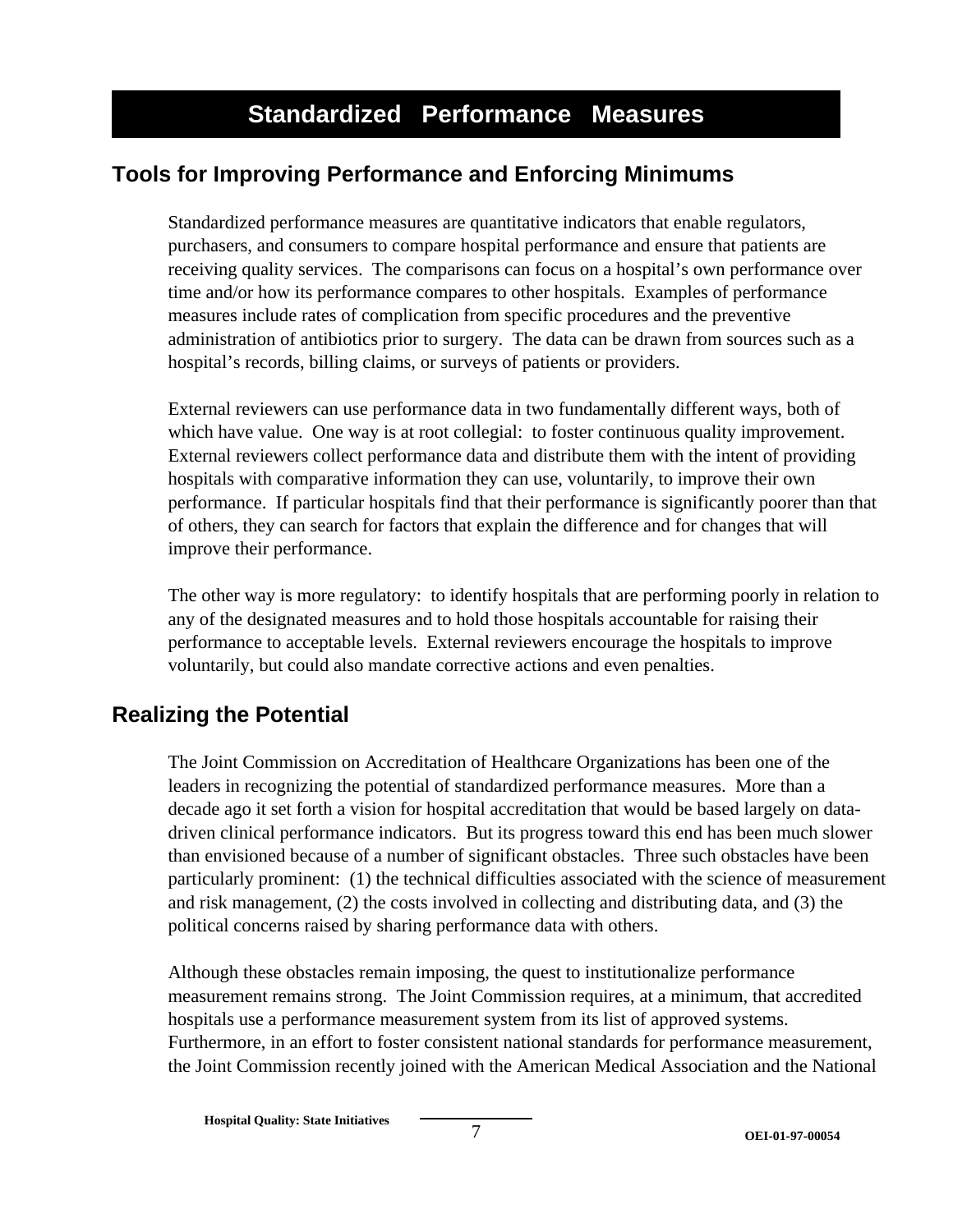Committee for Quality Assurance to create the Performance Measurement Council. And at the Federal level, HCFA, in the proposed revisions to the Medicare conditions of participation, stresses the potential of performance measurement and calls for Medicare-certified hospitals to conduct a minimum number of performance improvement projects

In the presentations below, we address the considerable experience that Pennsylvania and New York have had in using discrete hospital performance measures.

# **NEW YORK: Using CABG Mortality Data to Measure Hospital Performance**

New York's Department of Health publishes reports on risk-adjusted coronary artery bypass graft (CABG) mortality rates. The annual reports present the number of CABG surgeries performed, the number of deaths, and

three types of mortality rates for each surgeon and hospital in the State (see *Mortality Rates*  box). The Department distributes about 2,000 reports per year, which *Reports published by the New York*

# *included:* **Risk Adjusting and Public Scrutiny**

Department's Commissioner as a *surgery.*  way to understand the disparities CABGs in the State's hospitals. A *predicted probabilities of death for all* Department statistician developed the *patients dividend by the total number of the total* number of *patients*. risk-adjustment methodology based age, gender, comorbidities, and *adjusted mortality rate.*  previous open heart operations.2

also are available on the Internet. *Department of Health present three mortality rates for each surgeon and hospital* 

**Observed mortality rate** - the number of **Development of these measures** *observed deaths divided by the total number* **began in 1988 at the direction of the** *of patients who underwent isolated CARG* of patients who underwent isolated CABG

among the mortality rates from *Expected mortality rate* - the sum of the<br>CARGs in the State's hospitals A *predicted probabilities of death for all* 

on risk factors compiled by the<br>State's Cardiac Advisory Committee,<br>a longstanding group of cardiologists<br>and cardiac surgeons that advises the *statistical model, of*<br>*heen if the provider is mortality rate would have*<br> and cardiac surgeons that advises the *been if the provider had a mix of patients*<br>Department on cardiac-related *identical to the statewide mix. The report* identical to the statewide mix. The report also matters. These risk factors include *presents a confidence interval for the risk-*

> *Source: Coronary Artery Bypass Surgery in New York State 1994-1996, New York State Department of Health, October 1998, p. 8.*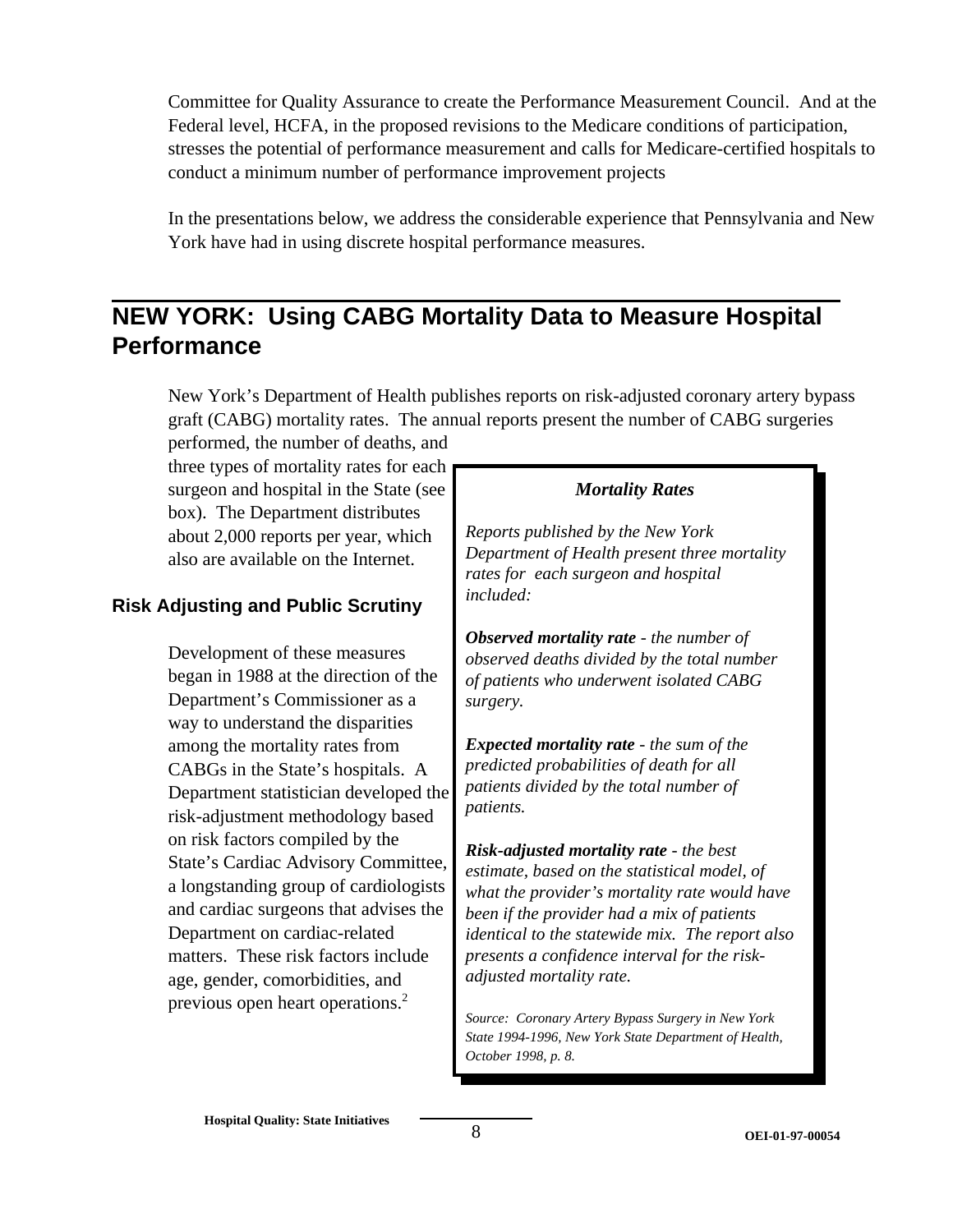The Department released the first risk-adjusted CABG mortality rates in 1990 for each hospital. An article on the data in the *Journal of the American Medical Association* noted that surgeons performing fewer CABGs had mortality rates that were higher than the surgeons who performed a higher volume of CABGs.<sup>3</sup> Following this, a Freedom of Information Act request and subsequent lawsuit by a New York newspaper led to the release of surgeonspecific data. The Department now analyzes and reports data on individual surgeons who have performed 200 procedures over a 3-year period or performed at least 1 procedure in each of the 3 years evaluated. $4$ 

Since 1994, the Department has published a similar report presenting angioplasty mortality data. Within the next year, it will begin publishing a report with data on heart valve surgery mortality rates.

#### **Quality Improvement and Regulatory Effects**

The publication of the data has spurred both regulatory actions on the part of the State as well as improvements in the quality of care provided in the hospitals. Risk-adjusted data enable the Department to compare every facility's outcomes on a level playing field. The Department has used the risk-adjusted mortality rates to identify outlier hospitals, and required one such outlier to affiliate with an academic institution. It required two other hospitals to close or suspend their cardiac services as a result of their performance data.

Since the Department began collecting and reporting CABG data, the mortality rate from this surgery in New York fell from 3.52 per 100 patients in 1989 to 2.44 per 100 patients in 1998.<sup>5</sup> Some hospitals in the State have initiated their own quality improvement programs based on the data from the CABG reports.<sup>6</sup> For example, one hospital in the State had higher mortality rates and concluded that emergency cases were rushed into surgery without being stabilized. That hospital then made changes to ensure patients were stabilized prior to surgery, leading to an improvement in its mortality rate. In another hospital, the mortality data led to personnel changes. That hospital determined it was unable to handle the severe cardiac cases, so it referred such cases to other hospitals until it could expand its own ability to handle them.

# **PENNSYLVANIA: Creating Performance Report Cards**

Pennsylvania, too, collects and disseminates data on CABG surgery and has done so annually since 1993. In 1998, the Pennsylvania Health Care Cost Containment Council (hereafter referred to as the Council) released its fifth CABG report, which includes risk-adjusted measures of mortality, length of stay, and average charges. The report lists each measure individually by hospital, physician, and most recently, by health plan in the State. In addition to its annual CABG reports, the Council produces other reports addressing a range of health issues such as caesarean-section rates, breast cancer, heart attacks, osteoporosis, drug use,

**Hospital Quality: State initiatives**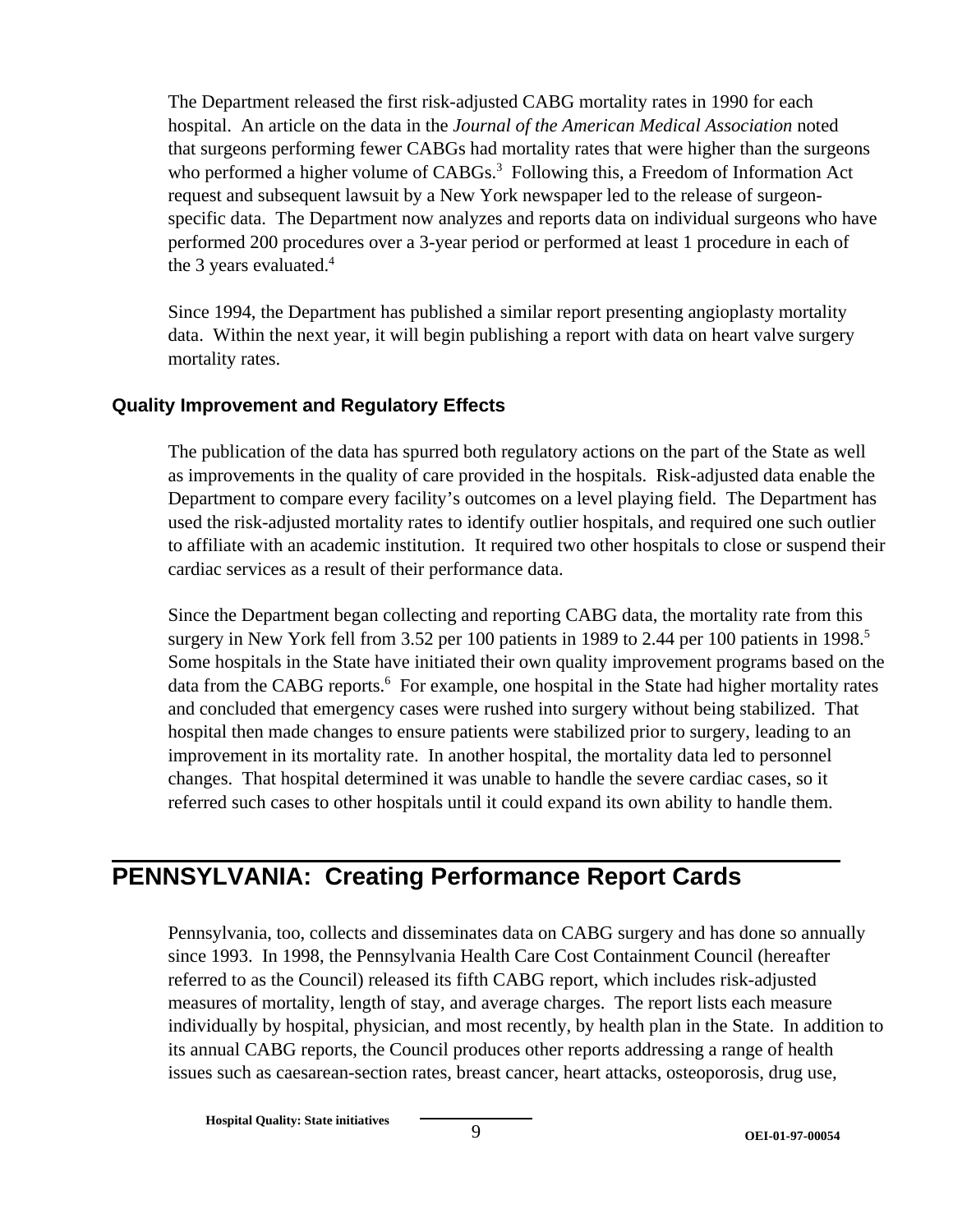and diabetes. These issue briefs provide State-wide information on, for example, charges, average length of stay, and admission rates. The Council recently reissued for the first time since 1994 the "Hospital Effectiveness Report," which includes data on 15 DRGs.<sup>7</sup> For each DRG and each hospital, this report highlights risk-adjusted mortality, average length of stay, and average charges (see box).

| <b>SOUTHWESTERN</b><br><b>HOSPITALS</b> | CASSES |                |     | Right Assembly Assembly |
|-----------------------------------------|--------|----------------|-----|-------------------------|
| <b>AUMC - Allegheny Valley</b>          | 276    | $\circledast$  | 7.7 | \$15,370                |
| AUMC - Canonsburg                       | 96     | $\circledast$  | 5.7 | \$10,301                |
| Allegheny General                       | 393    | $\circledast$  | 5.7 | \$16,490                |
| Armstrong County Memorial               | 163    | $\circledcirc$ | 6.4 | \$9,755                 |
| <b>Brownsville General</b>              | 73     | $\circledast$  | 8.4 | \$9,341                 |
|                                         |        |                |     |                         |

Pennsylvania began this data initiative in 1986, when, at the urging of State business and labor leaders, its legislature created the Health Care Cost Containment Council.<sup>8</sup> One of the Council's charges is to contain health care costs by stimulating competition among hospitals. By compiling and releasing hospital data on charges and outcomes, the Council aims to provide purchasers and consumers with information—thereby promoting more informed decisions and choices among health care providers—and thus drive down health care costs. The 21-member Council includes representatives from business, organized labor, hospitals, physician groups, and insurance companies, as well as consumers. The Secretary of the Department of Health is also a Council member, however there is little interaction between the Department and the Council.<sup>9</sup>

#### **Documented Improvements in Data Indicators**

The 1998 CABG report identified a 22 percent drop in in-hospital mortality for CABG surgery from 1991 to 1995 while the number of cases in the State increased. Also, the average charge for CABG surgery decreased 3.9 percent.<sup>10</sup> Similarly, caesarean-section rates have dropped across the State while the rate of vaginal births after a caesarean-section has increased.<sup>11</sup> Many attribute the measured improvements to hospitals' own use of the data for internal improvement projects and to guide staff recruitment efforts.<sup>12</sup> There has been some debate on the actual impact on consumers of the Council's data releases. Some argue that the data is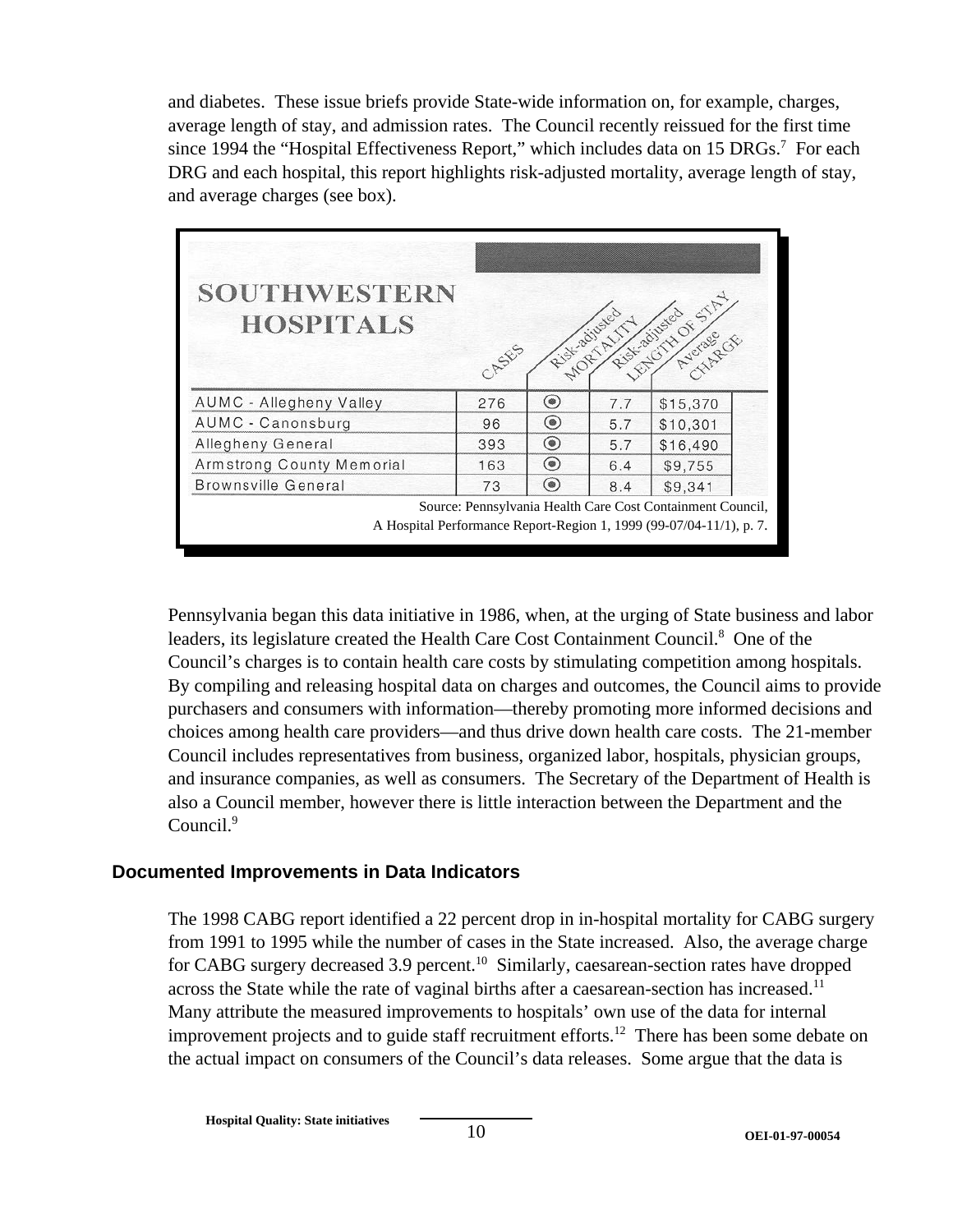most helpful for hospitals and purchasers, rather than consumers. However, a 1996 survey found that 20 percent of the heart-surgery patients surveyed were aware of the CABG report.<sup>13</sup>

#### **Data Collection Is Resource Intensive**

These improvements come at a significant cost to hospitals. The Hospital Association estimates that the software mandated by the State costs Pennsylvania hospitals \$10 million and an additional \$40 million for the separate data abstraction. Hospitals can use the software system for their own efforts but must buy back any data generated by the State. Furthermore, hospitals are concerned about the validity of the data. They note that certain factors, such as "Do Not Resuscitate" orders, are not taken into account by the software. As a result, the data may show a hospital with a significantly higher mortality than is actually true. Despite the burden of data collection and submission, it appears that hospitals find the available data helpful.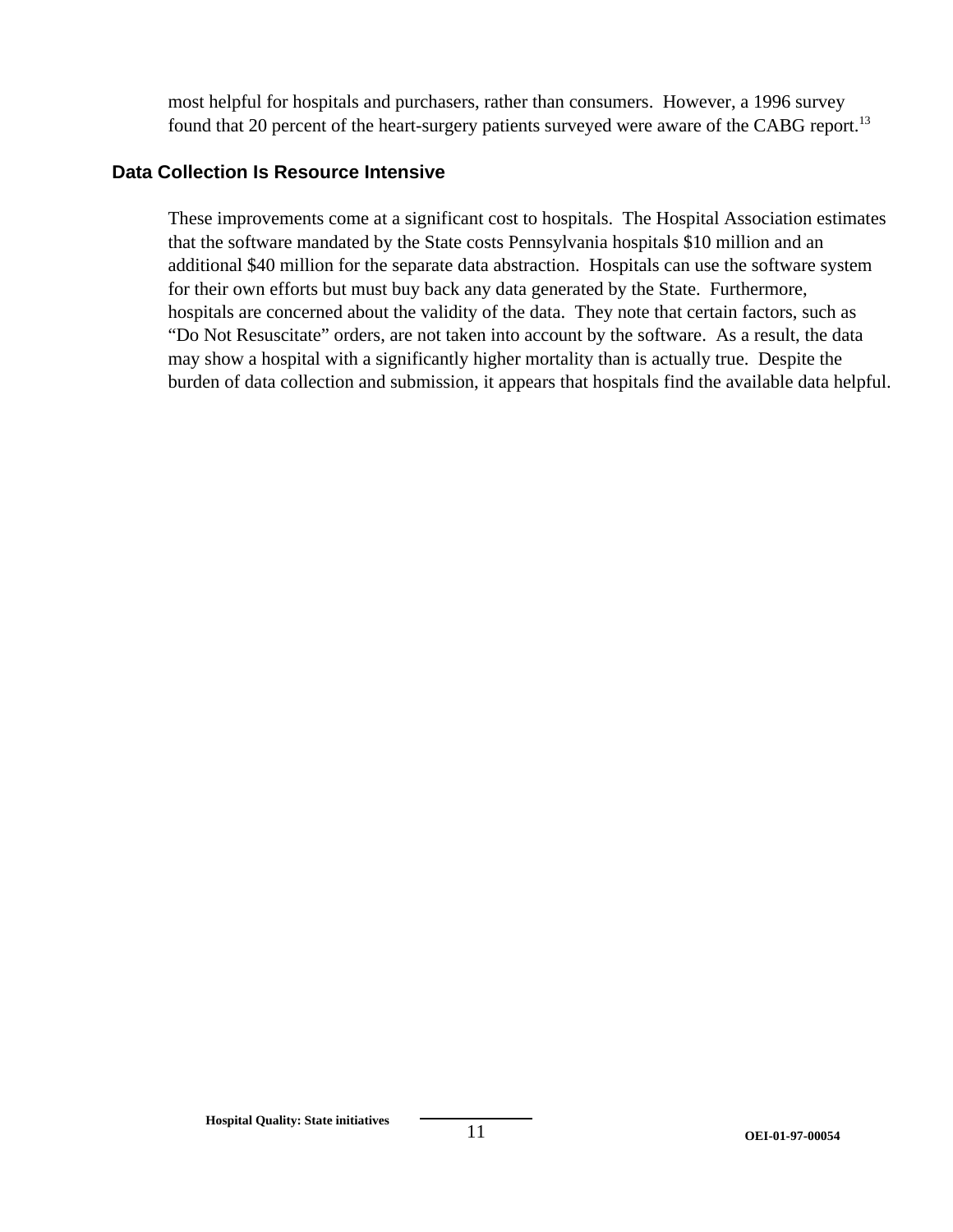# **The Core Element of the External Review Process**

Traditionally, the on-site survey of hospitals has been the key element of the external review process. Through on-site surveys, the surveyors can assess first-hand how well hospitals are meeting established requirements and can offer information and advice for hospitals seeking to improve their performance. The surveyors can observe conditions, review records, and interview administrators, clinical staff, and patients.

As part of its accreditation process, the Joint Commission conducts on-site surveys every 3 years to review hospital compliance with over 500 standards in 45 performance areas. The surveys range from 2 to 5 days, depending on the size of a hospital. The Joint Commission supplements these surveys with a small number of random, unannounced, and briefer surveys intended to assess continued compliance with standards. Occasionally, it will also visit hospitals to investigate complaints or adverse events.

The State agencies also conduct surveys. For accredited hospitals, they perform validation surveys and respond to complaints and adverse events under agreement with HCFA. For nonaccredited hospitals, they conduct routine on-site surveys, but because of resource constraints they use on-site surveys primarily for responding to complaints or adverse events.

# **Using Survey Resources Strategically**

On-site surveys serve as a central, resource-intensive part of the external review process. Given that, it is especially important that the resources devoted to on-site surveys be used strategically. Among the key questions that the Joint Commission, State agencies, and HCFA must consider are these: How can surveys best be targeted to problem areas? How often should surveys be conducted? What should be the balance between announced and unannounced surveys? Between routine surveys and surveys conducted in response to complaints and/or adverse events?

These questions have particular relevance for the Joint Commission because it accredits about 80 percent of the 6,200 hospitals that participate in Medicare and because 30 States deem hospitals accredited by the Joint Commission to meet their licensure requirements. But a number of States have taken initiatives that aim to add an on-site presence and a measure of patient safety beyond that afforded by the accreditation process. Below, we present Utah's participation in Joint Commission accreditation surveys and New York's unannounced visits to teaching hospitals.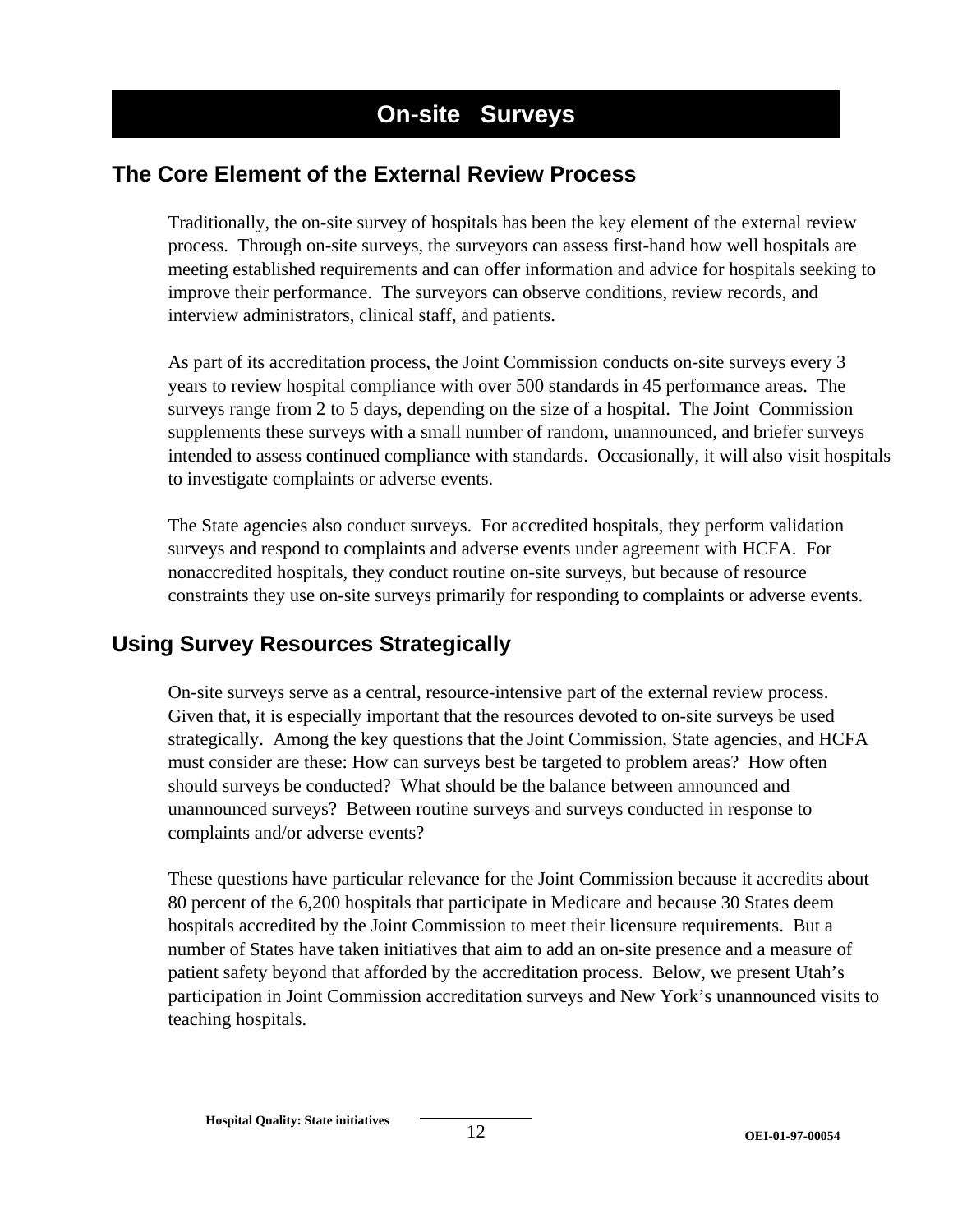# **UTAH: Observing Accreditation Surveys**

Utah retains the unique authority to attend a deemed hospital's accreditation survey and to take action based on that survey. This authority allows the State to balance scarce resources and hospital burden while maintaining a prominent presence in hospitals.

Each year, when hospitals must apply for a license to operate in Utah, they have the option of initiating, continuing, or relinquishing deemed status. Thirty-two of the State's 51 hospitals are accredited and have chosen to be deemed. By opting for deemed status, hospitals forego the annual licensure surveys conducted by the State, and the State relies instead on the survey conducted by the accrediting organization (usually the Joint Commission). However, as outlined in regulation, request for deemed status automatically authorizes officials from the Department of Health to attend part of the hospital's accreditation survey. Deemed hospitals must notify the State of their upcoming accreditation surveys. On the last day of the survey, a Department official attends the closing conference. Generally, the Department official takes notes and acts as an observer, but he or she can and will ask questions if necessary. In addition, Joint Commission surveyors have, on occasion, made themselves available after the conference for further discussion. After the conference, the official reports back to the Department on all deficiencies. The Department can then take action based on this report and its assessment of the accrediting body's findings. If warranted, the Department can cite a deficiency under licensure authority while on-site and often will interview hospital officials to find out more information about the deficiencies.

#### **Observing Accreditation Surveys Allows for Timely Action**

Utah requires hospitals to submit, as many other States do, the final Joint Commission accreditation report to the State. However, the Joint Commission does not issue its final report until up to 120 days after the survey, and hospitals then have another 60 days to respond. If there were significant or immediate problems at the hospital, the Department would be unaware of them until well after the fact. By attending the conference, officials can hear the results firsthand and take immediate action if they feel it is warranted. In 1998, the Department cited three hospitals on-the-spot based on attendance at such conferences. The Department's presence at the conferences also allows it to learn about any supplemental deficiencies, which are generally excluded from the Joint Commission's final report.

# **NEW YORK: Surprise Inspections of Residency Programs**

In March 1998, New York's Department of Health conducted surprise inspections of residency programs simultaneously in 12 of the State's teaching hospitals. This was the beginning of an effort to oversee hospitals' compliance with the State's residency law, known

**Hospital Quality: State Initiatives**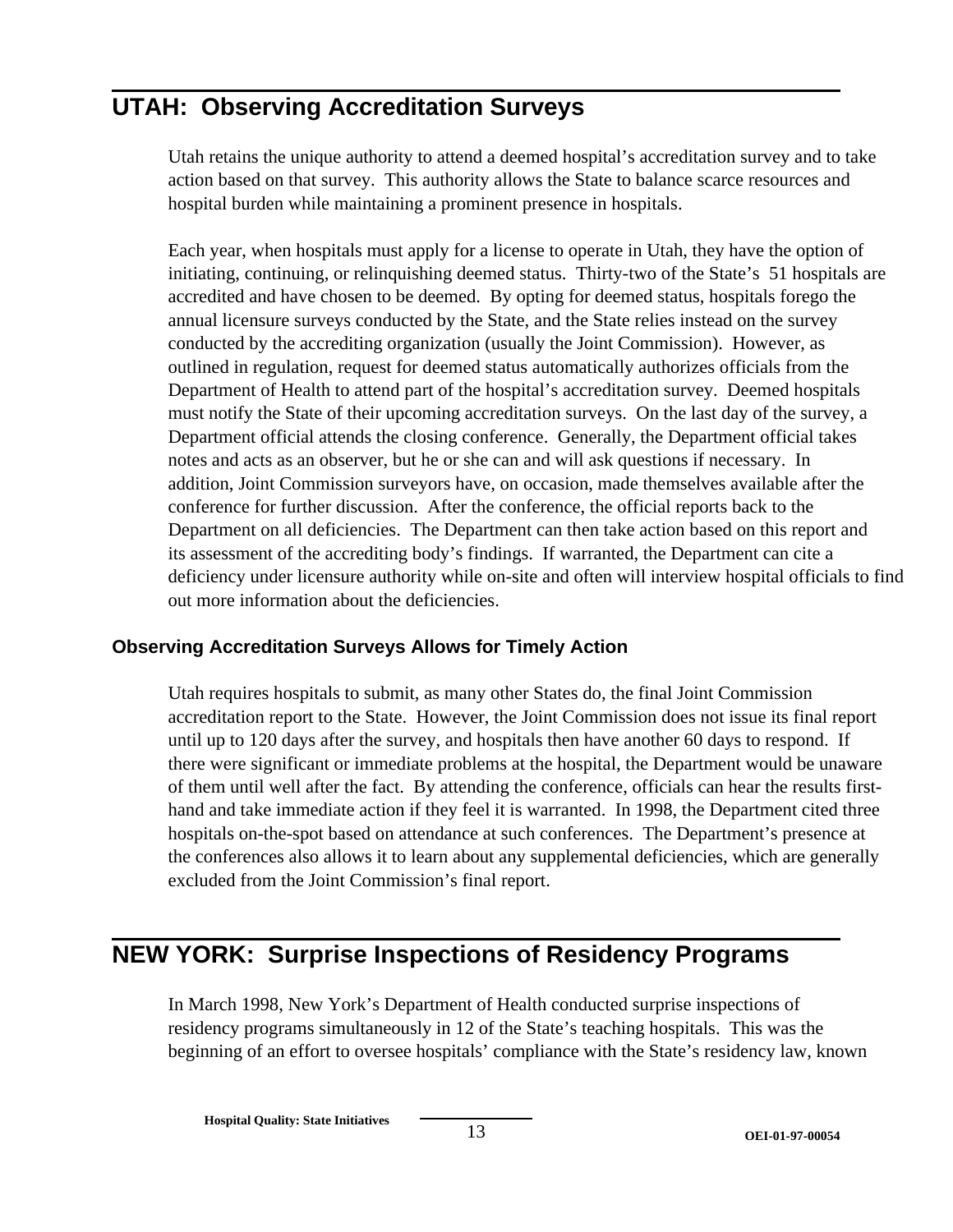as the Bell Regulations. New York is the only State that regulates resident working conditions in its State hospital code.

The State conducted the inspections by sending survey teams into the 12 teaching hospitals simultaneously on a Thursday afternoon. Surveyors then stayed on-site through the weekend.

Survey teams consisted of Department field workers, including registered nurses who conducted medical record reviews to assess physician supervision of residents' cases.

The inspections focused on residents' working hours and supervision by attending physicians. Surveyors assessed compliance with the State's working hour limitations by examining posted schedules, then observing residents as they went on- and off-shift to assess their true working hours. The Department used the data collected on residents' working hours to calculate a sample work week, which estimated residents' work schedules. To determine adequacy of supervision, surveyors reviewed medical records for evidence that physicians supervised the residents' cases, and tested the on-call system by having residents contact their respective attending physicians. In

#### *Bell Regulations*

*In 1989, New York established the Bell Regulations to cover supervision of residents by attending physicians and to limit the hours worked by residents in the State's teaching hospitals. The impetus for these regulations was the death of a woman in a New York City emergency room; a grand jury probe subsequently found problems with residency training.* 

*New York City's public advocate published reports in 1994 and 1997 that revealed violations of the Bell regulations in New York City's teaching hospitals. The cited violations included both insufficient supervision and excessive hours worked by residents. In 1998, State legislators questioned the Department's Commissioner about Bell Regulation compliance, which led to the surprise inspections.* 

addition, surveyors interviewed residents and physicians to learn more about supervision and working hours.

#### **Violations of working hour limits**

In May 1998, the Department released a report with its inspection findings. The State found supervision of residents by attending physicians that was both timely and in-person. The main problem uncovered was with residents' working hours: 37 percent of residents worked more hours than the regulations allow. Surgical residents violated regulations the most: 79 percent exceeded the working hour limits. Residents exceeded the working hour limits the most in New York City area hospitals; there, 40 percent of all residents and 94 percent of surgical residents exceeded the working hour limits.<sup>14</sup>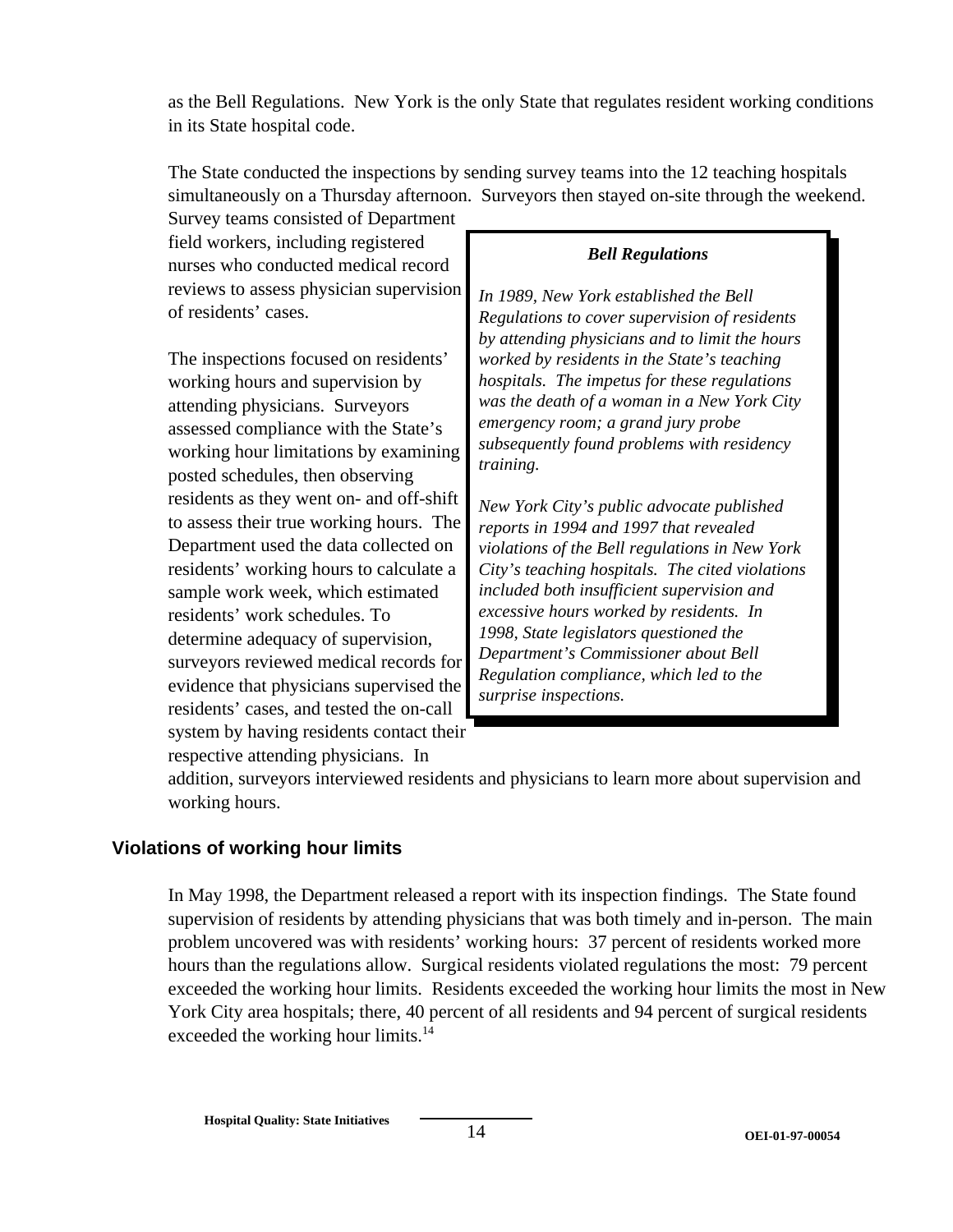The Department intends to conduct these surprise inspections in each teaching hospital in the State targeted for review. To date, the Department has surveyed about 30 percent of the teaching hospitals. Once it conducts an initial surprise inspection in a teaching hospital, it plans to enforce the Bell Regulations with follow-up surveys and by assessing corrective action plans produced by the hospitals. Follow-up surveys have been conducted in 50 percent of the hospitals surveyed in the original study. Since these inspections began, the Department and the State's hospital associations have conducted training sessions on compliance with the Bell Regulations with teaching hospitals.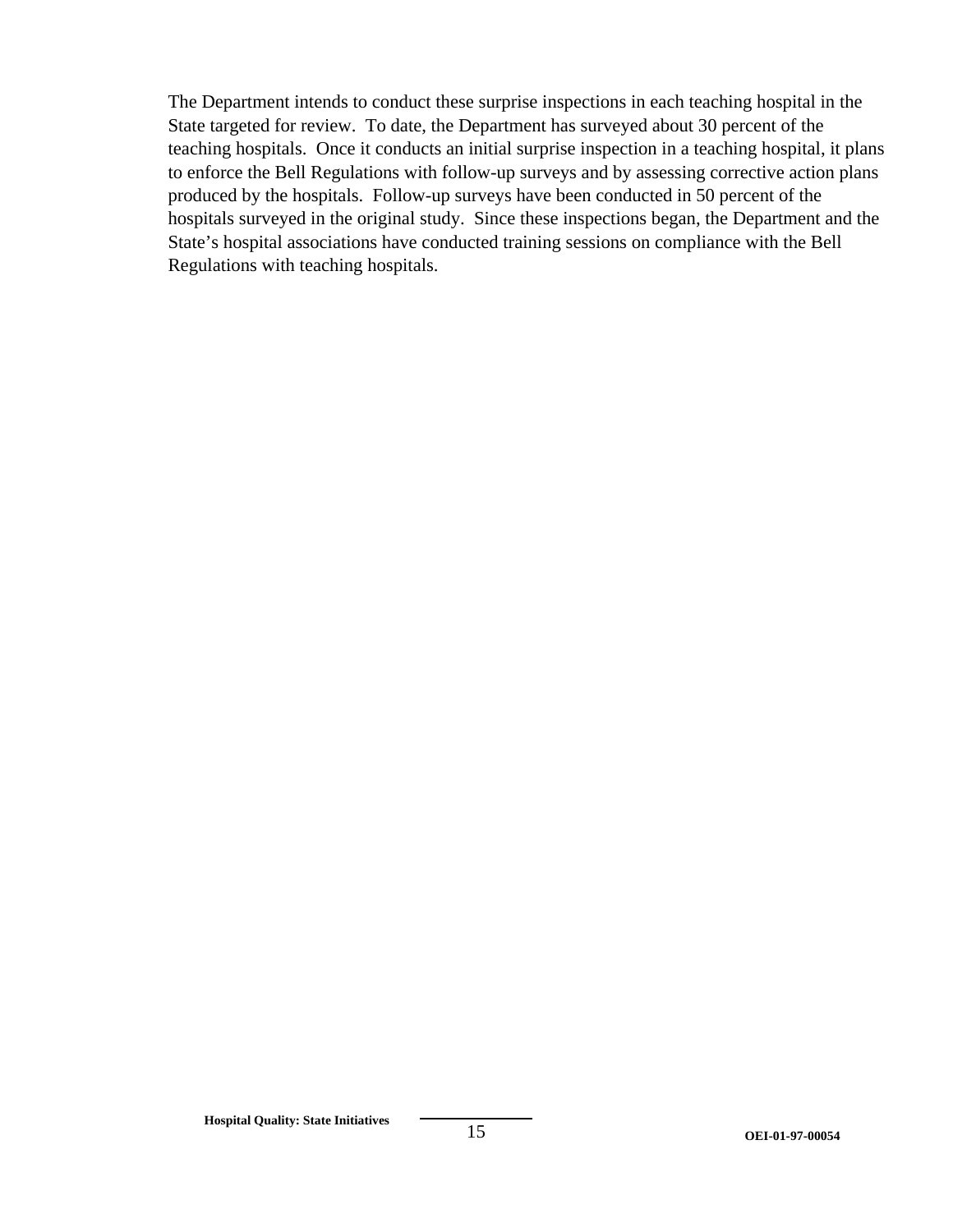# **A Mechanism for Fostering Accountability**

With the rapid development of information technology, new opportunities have opened up for sharing more information, more quickly, to wider audiences. In regard to the external quality review of hospitals, this development means that the Internet now exists as a significant forum for informing consumers, health care purchasers, the media, and other interested parties about the performance of hospitals. The hospitals' traditional accountability to private accrediting entities and public bodies can now be supplemented with direct accountability to the public.

In particular, posting on Internet websites can be an important way for external reviewers to present information to the public on how hospitals fared during the review process. It can serve as a way of revealing hospital shortcomings as well as strengths, of indicating how performance has changed over time, and even of indicating how they compare with one another on certain measures. Furthermore, it can serve as a key motivator for hospitals to improve their performance and can reassure the public that an external review process is protecting its safety.

In the same context, the posting of information on the Internet can also be a tool for holding the reviewers--the Joint Commission, the State agencies, and HCFA--more fully accountable to the public. Such information can address the extent and type of review efforts conducted as well as any evaluative information on the reviewers themselves.

# **Finding the Way There**

The public disclosure of information along the lines indicated above is in the earliest of stages. Little is now available. To a significant degree, the technical, financial, and political constraints that inhibit the use of standardized performance measures also restrict the use of the Internet as an information-sharing forum.

HCFA now lacks a website offering information on the performance of hospitals or reviewers.<sup>15</sup> The Joint Commission has been more proactive in this regard as it makes hospital performance reports available on its website. But the extent and type of information it offers is minimal. A few States, acting on their own authority, are becoming even more proactive in this regard. Below we discuss the early experiences of New Jersey and Colorado.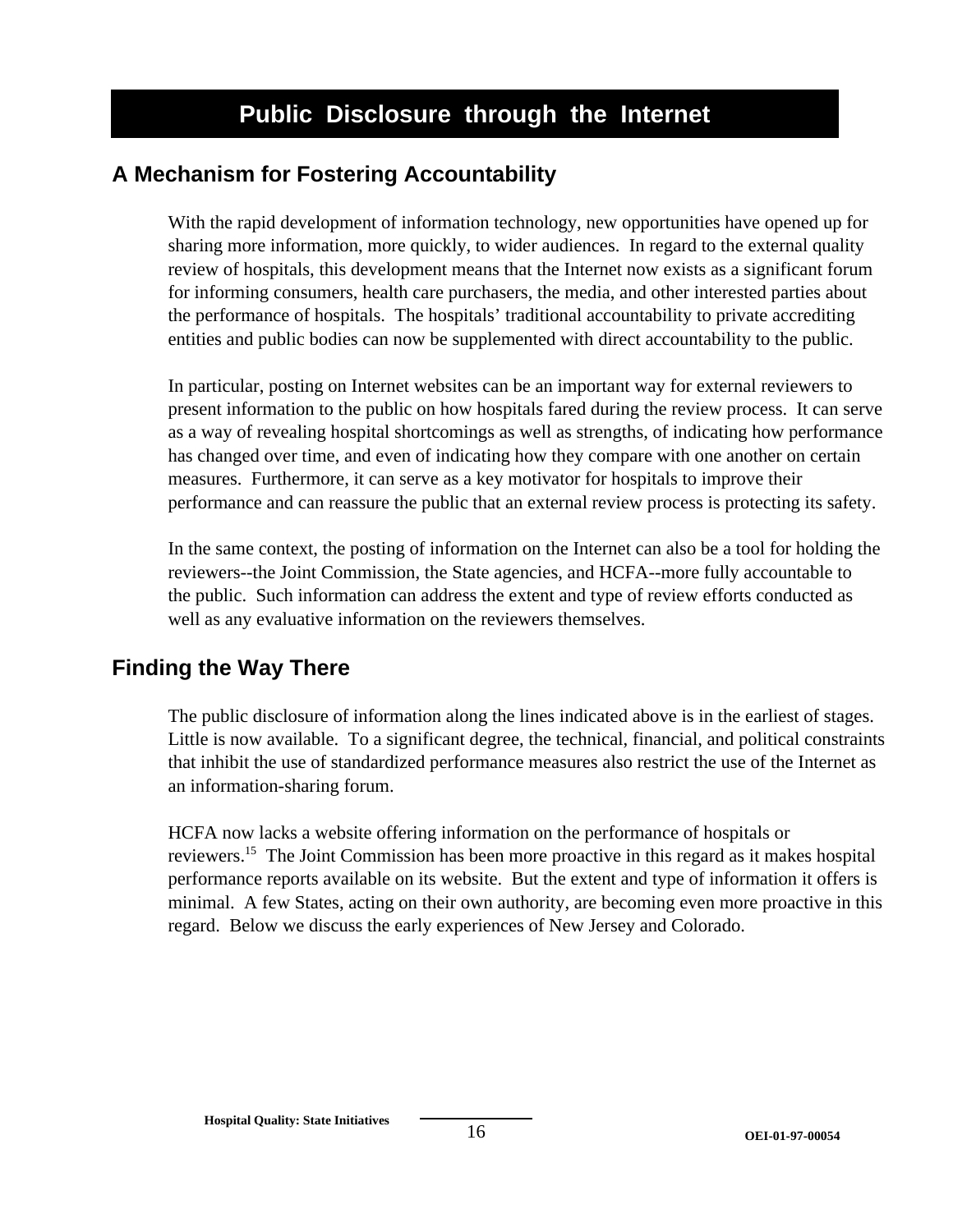# **NEW JERSEY: Listing Hospital Enforcement Actions on the Internet**

In May 1998, the New Jersey Department of Health and Senior Services unveiled a website detailing hospital enforcement actions, such as fines or other penalties imposed for violating licensure or certification regulations.<sup>16</sup> Visitors to the website can access information on resolved hospital enforcement actions in New Jersey hospitals that the Department investigated.<sup>17</sup>

The website contains documentation of the enforcement actions, as well as the actual penalty letter the Department sent to the hospital, which outlines the findings of the investigation,

describes the licensing violations in greater detail, and gives legal citations for each violation (see box). It also includes information about how the Department inspects hospitals and the State's hospital licensure and complaint process. It explains how consumers can file a complaint against a hospital or review an inspection file for further information on an enforcement action. The Department updates the site quarterly with resolved enforcement actions and leaves the information on the website for 15 months.

### *Information on New Jersey's Website:*

*Name and address of hospital Enforcement date Enforcement action The issue General area of Licensing Standards How the violation was found Hospital's plan of correction Hospital's appeal status Penalty letter sent to the hospital*

*Source: http://www.state.nj.us/health/hcsa/hospfines/hfines.htm* 

#### **Making information available to consumers**

Over a 6-month period in 1996, the *Asbury Park Press*, a New Jersey newspaper, published a series of articles called "Vital Signs" that examined the quality of hospital care in the State. The series focused, in part, on the lack of information available to consumers on the quality of hospitals. It found that "[hospital] fines are effectively a private matter. Seldom are fines announced or made readily available to the general public, even though such information is a public record. Fines are not printed in any official state publication and no press releases are sent to the media."<sup>18</sup> At the time, a consumer would have to contact the Department and request information about a hospital's violation of licensing standards.

During the publication of "Vital Signs," the newspaper's editorial board met with the Commissioner of the Department to discuss issues raised in the series. The series included recommendations that the Department make information about hospital violations more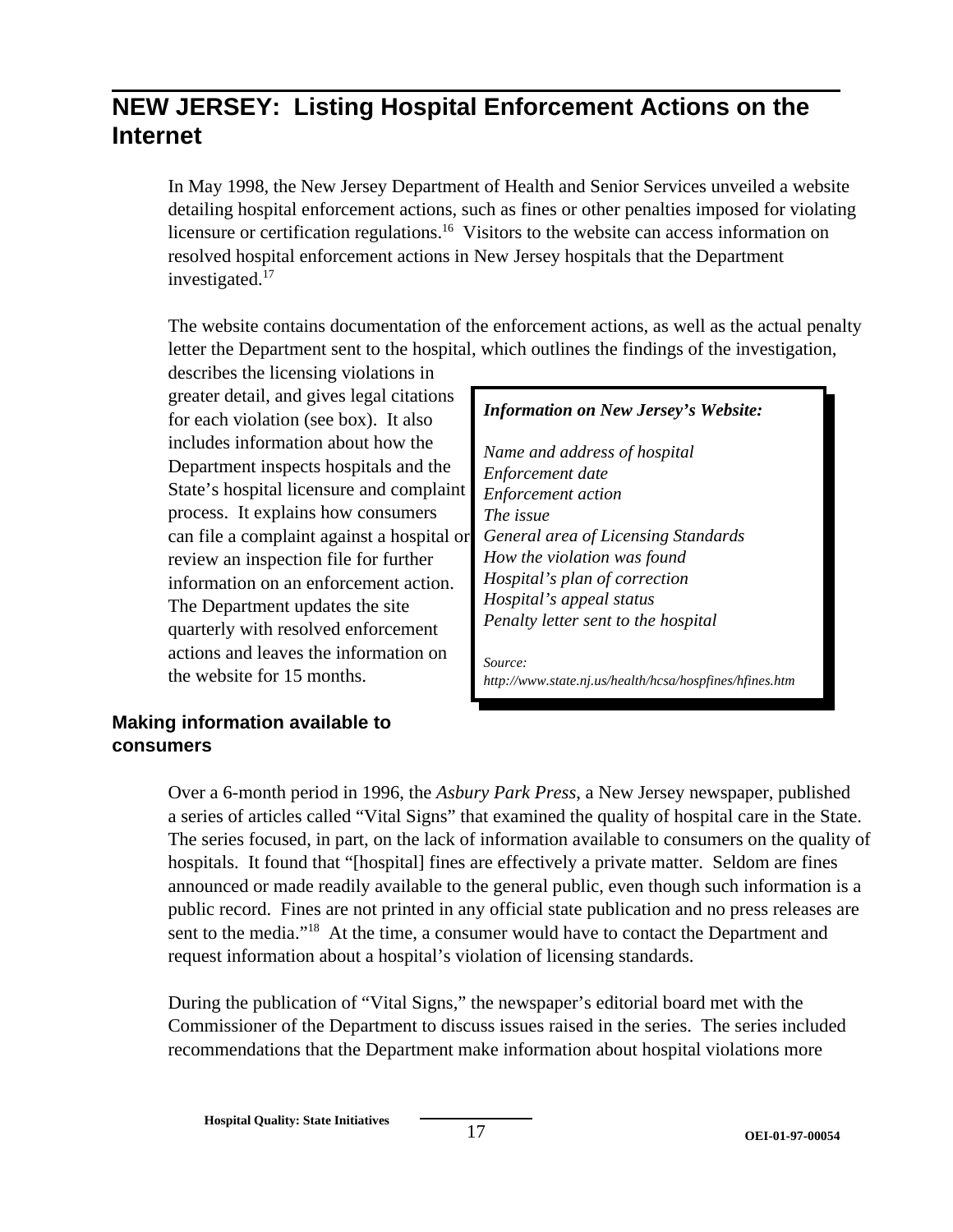available to consumers. In early 1997, the Commissioner's Office began a workgroup to develop a website detailing hospital fines and enforcement actions.

#### **Consideration and concerns about the website's information**

When creating the site, the workgroup carefully considered what information to include and how to present it. Because New Jersey keeps information about hospital enforcement actions confidential until the hospital has a chance to respond, the Department makes it clear to the website's readers that the hospital violations listed in the site have been corrected and the hospitals listed are now in compliance. In addition, the website cautions the reader:

*Please note that this report offers only a one-time "snap-shot" of hospital performance. To more fully assess the quality of care provided by a hospital, it is important that you review current and past survey reports. You may also wish to discuss hospital services and performance levels with your doctor and with family members or friends who have used the facility.* 

Given that the information provided is publicly available, the New Jersey Hospital Association does not object to the website. However, it has concerns with how the Department presents the information. It is concerned that visitors to the website will be unable to easily discern the gravity of the deficiencies listed due to the regulatory language used, which may make the complaints seem worse than they actually are. In addition, the Association felt that keeping the information on the website for 15 months was too long, since a hospital would still be listed on it after having rectified the deficiency.

# **COLORADO: Posting Compliance Summaries on the Internet**

On the Colorado Department of Public Health and Environment website, the public can find a compliance history covering the past couple of years for each hospital in the State.<sup>19</sup> The website includes basic information on the hospital, such as its accreditation status, ownership, address, and associated facilities, in addition to summaries of all complaints and serious events, referred to as "occurrences," reported to the State since January 1999.<sup>20</sup> The summaries describe the reported incident, what actions the hospital took in response, and the Department's follow-up actions (see the box on the following page for an example). The hospitals are also able to provide responses to the summaries. In the future, the State plans to include a list of deficiencies found during State licensure surveys and Medicare certification surveys in addition to the occurrence and complaint summaries.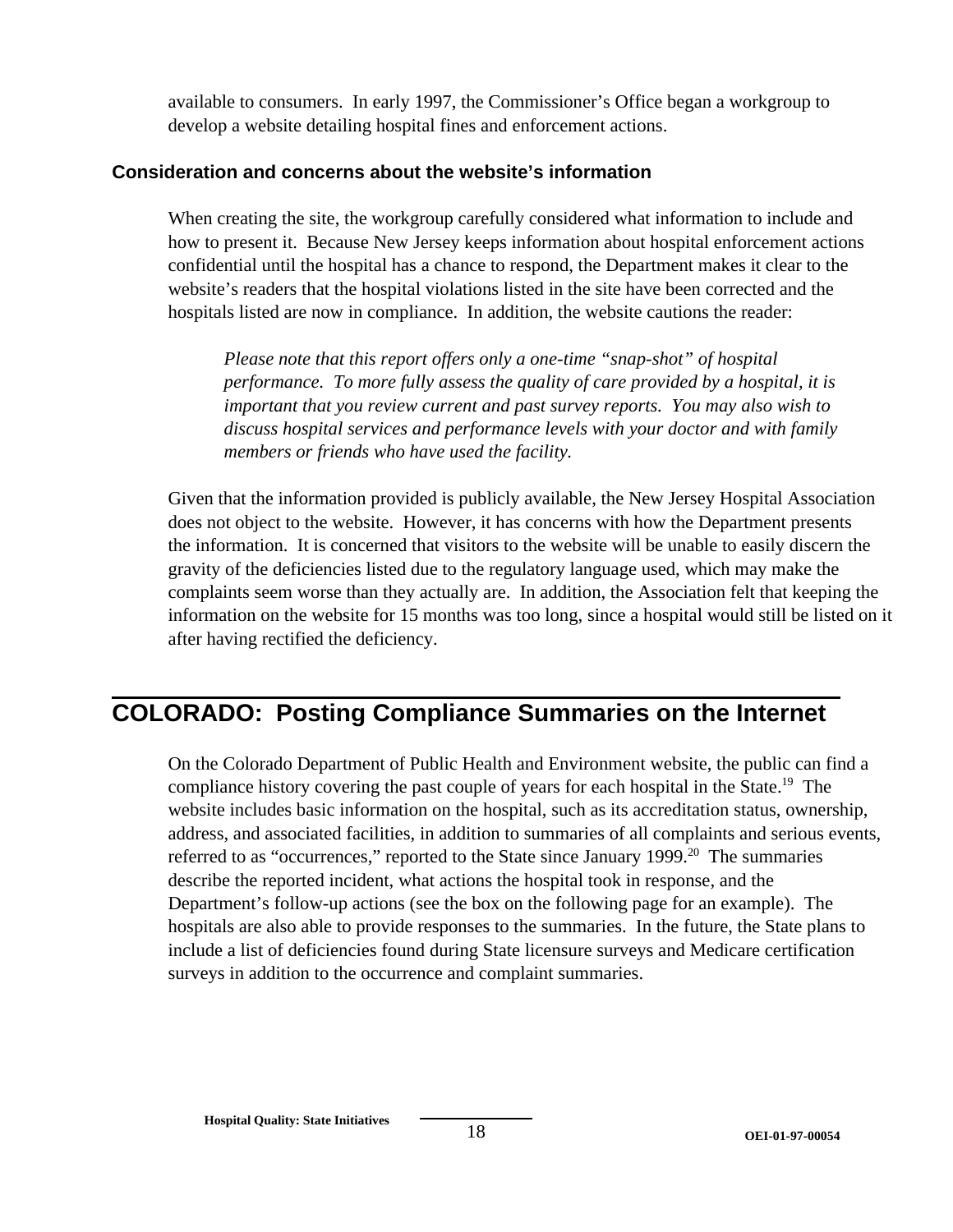#### **Emerging Activity and Refinement**

Since 1987, Colorado has mandated that hospitals file occurrence reports with the State. All hospitals, and more recently all licensed health facilities in the State, must submit reports of specific types of incidents within one business day of when the incident took place. Examples

of such reportable occurrences include deaths from unexplained causes, missing persons, physical and sexual abuse, and lifethreatening reactions to anesthesia or transfusions. In 1995, the Colorado media criticized the confidential nature of these reports. Soon after, the State decided to make summaries of the reports available to the public from their offices in Denver. To make the summaries more widely available to the rest of Colorado, the Department began posting occurrence summaries on the Internet in early 1998 as they were released to the public. More recently, the State has reorganized its database capabilities and its website, and

#### *Occurrence Summary Report*

*Facility: XYZ Date of Occurrence: 1/30/99 Report Timely: Yes Type of Occurrence: Brain Injury* 

*Description of Occurrence: On 01/30/99, a female patient was given 10mgm of morphine for pain intravenously. It was ordered intramuscularly. The patient suffered a respiratory arrest. The patient expired in intensive care on 02/03/99.* 

*Facility Action: The facility was unaware of the medication error at the time of the respiratory arrest. The patient was resuscitated and moved to intensive care. The physician and family were notified. The facility became aware of the medication error about three hours after the medication was given. The physician and family were made aware of the error. The nurse administering the medication was suspended and terminated.* 

*Department Findings: The Department conducted an on-site investigation and a HCFA authorized hospital survey as a result of this occurrence. The facility was cited for deficient practice for not assuring the competency of the nursing staff, for lack of accountability of the governing body and for deficient practice in the quality management functions of the hospital. The Department will conduct ongoing monitoring of facility compliance under the supervision of HCFA. The Department will review all facility occurrences during this monitoring process.* 

*Sent to Facility: 7/27/99* 

*Facility Comment: No facility comment received at this time* 

*Released to Public: 8/6/99* 

*An example of an occurrence summary from the Colorado website.* 

now posts the reports by facility and includes information on complaints.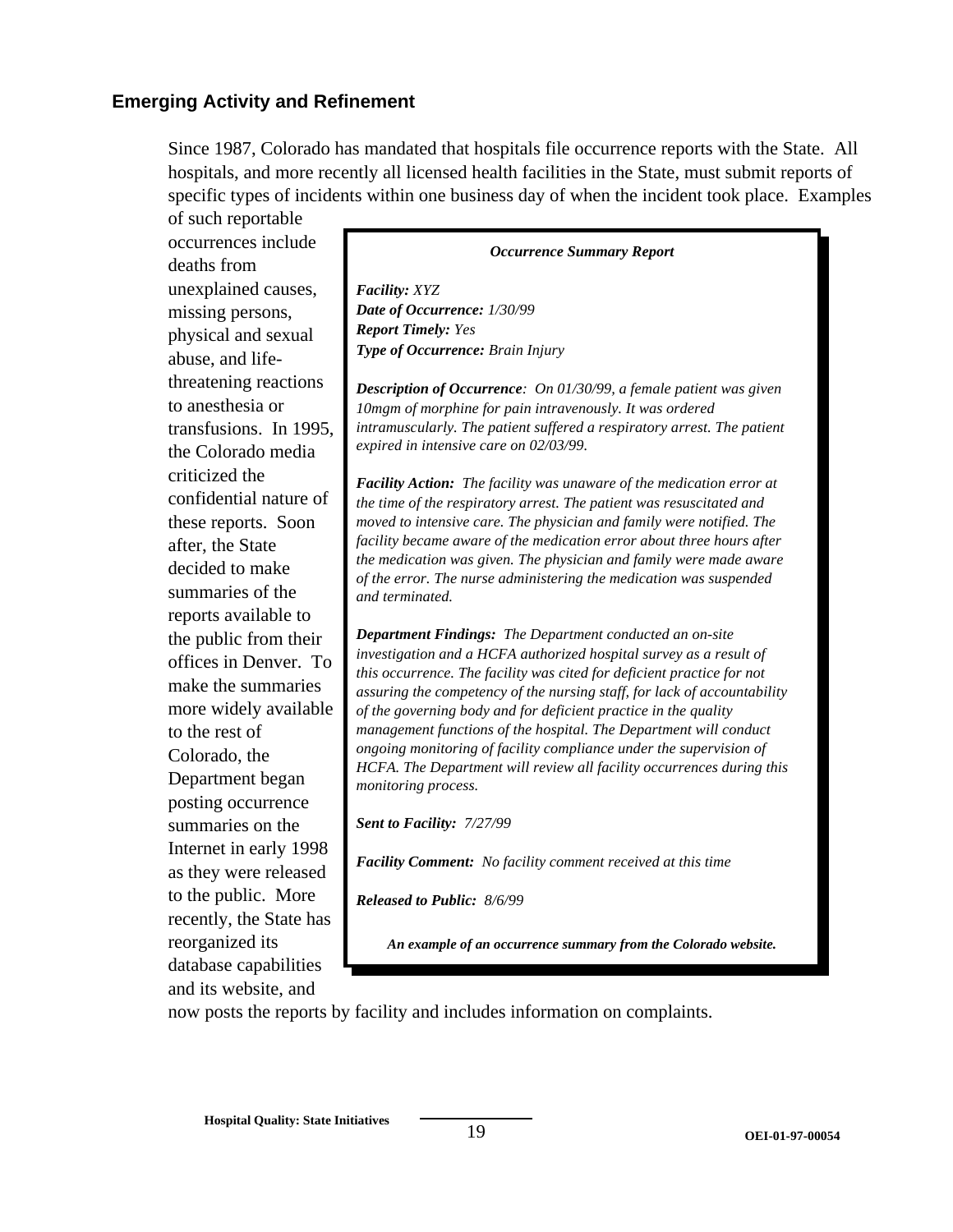#### **Recognizing the Sensitivities**

With such widely available information, hospitals in Colorado are concerned that what might be an isolated event could be generalized across an entire facility. The media, also, are able to run attention-grabbing stories about incidents from the information made public. In an effort to further educate the public and alleviate any potential concerns from hospitals, the website includes language helping put occurrence reports in context and excludes the names of staff or patients.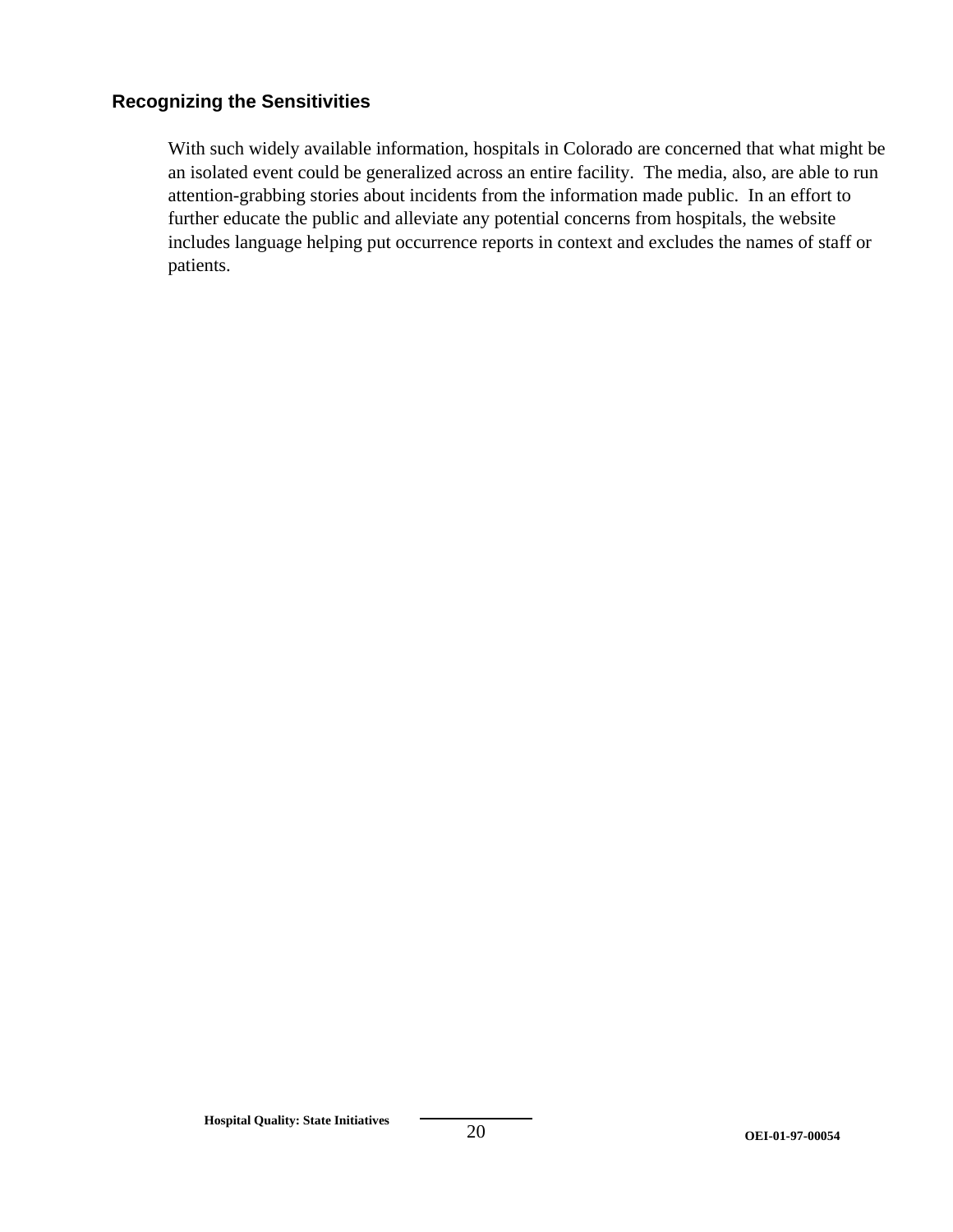# **CONCLUSION**

States rely on both the Health Care Financing Administration (HCFA) and the Joint Commission for the external review of the hospitals operating within their boundaries. They receive funds from HCFA to determine nonaccredited hospitals' compliance with the Medicare conditions of participation and to respond to adverse events and complaints in all Medicareparticipating hospitals. Over half the States deem Joint Commission accreditation to meet their State licensure requirements.<sup>21</sup>

#### **State Initiatives as Complements to HCFA and the Joint Commission**

The State initiatives presented in this report show that States can draw on their own authorities and resources to add a measure of public protection not provided by either HCFA or the Joint Commission. States have advantages that the other external reviewers would be hardpressed to match. In particular, States are closer to the action in their hospitals than a national reviewer like the Joint Commission could ever be. They are more likely to know the hospitals' histories and the local market and be up-to-date on events such as union disputes and mergers, and trends such as local nursing shortages. As a result, States can act swiftly when needs arise.

These advantages can help States contribute a valuable complement to the existing, national approaches to external review. They can craft oversight initiatives to meet a need unique to their State, like New York did with its surprise surveys that assessed compliance with its residency regulations. Alternatively, they can build on that existing national system of oversight, like Utah, thereby extending that system's value to the State. Or they can develop initiatives that fill in gaps left by the approaches of HCFA or the Joint Commission. Both New York and Pennsylvania did that with their data collection efforts.

#### **State Initiatives as Instructive to HCFA, the Joint Commission, and Other States**

States can serve as important catalysts for continued national efforts aimed at improved hospital oversight. In fact, these States' initiatives and others that are underway can be instructive to HCFA and the Joint Commission, as well as to other States.

In our previous series, which examined the roles of HCFA and the Joint Commission, we stressed two themes in our recommendations to HCFA that are reflected in the initiatives highlighted herein: balance and accountability. We called for HCFA to promote balance between approaches to oversight that are collegial (oriented toward education and improvement) and regulatory (oriented toward ensuring minimum protections). This has particular relevance for the use of performance measures, which we called for to be used in ways that not only foster improvements but also in ways that help identify and deal with poor

**Hospital Quality: State Initiatives**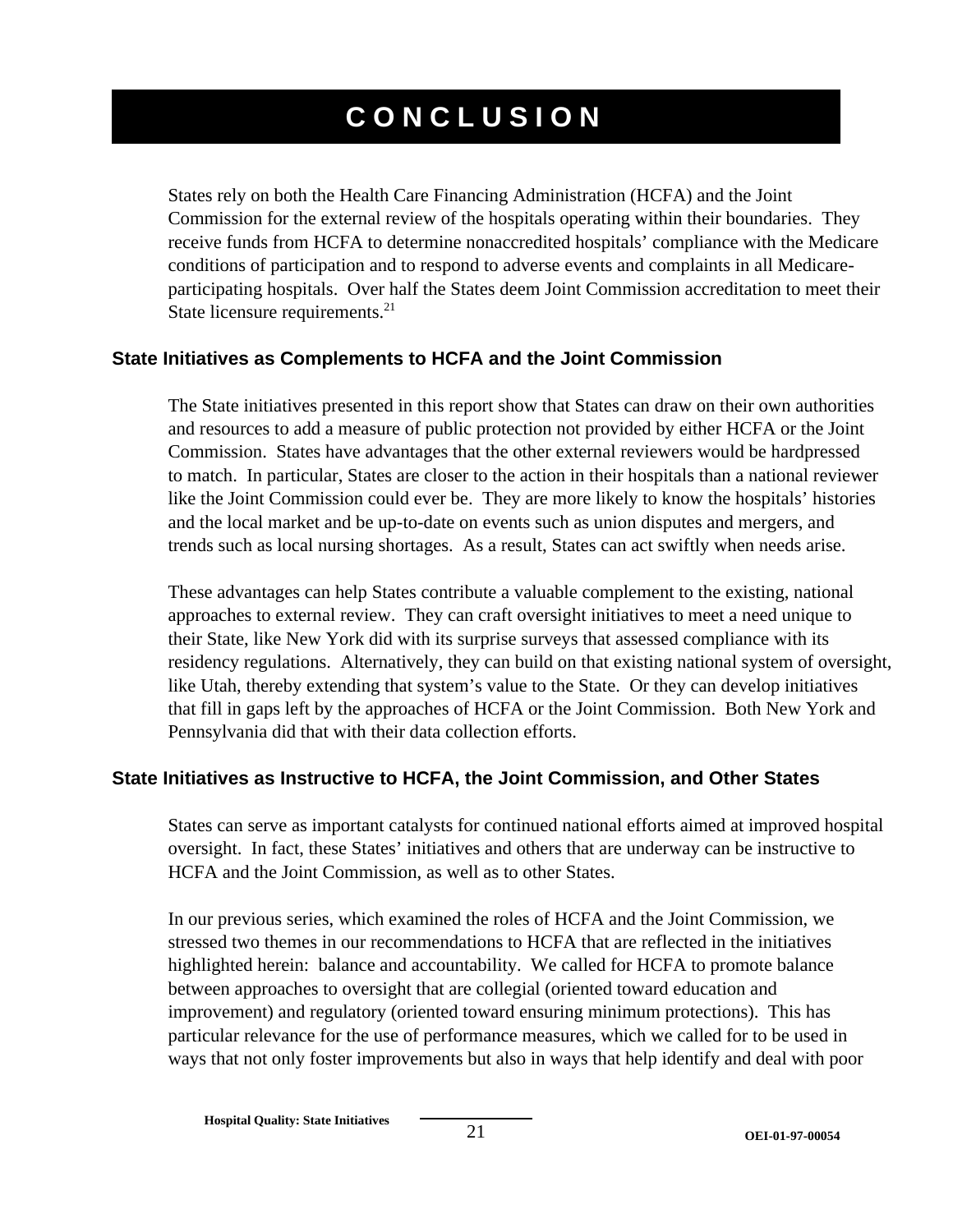performers. New York and Pennsylvania's experiences with performance measures demonstrate that such balanced uses are both feasible and constructive.

Our previous series also called for HCFA to better use unannounced hospital surveys as a another way to introduce more balance between collegial and regulatory approaches to hospital oversight. New York's recent surprise hospital inspections provide insights into how one State managed to coordinate a State-wide unannounced inspection process.

The other theme from our prior series--increased accountability--is reflected in the States' initiatives as well. New Jersey, Colorado, New York, and Pennsylvania all now have a body of experience with releasing hospital- or physician-specific performance information in various forms. Releasing such information promotes accountability on the part of the hospital as well as the State. Each of these States overcame concerns that have inhibited national efforts at similar disclosures, such as those about risk-adjustment and public misunderstanding the information. Their efforts illustrate the potential of public disclosure as a means to increasing accountability.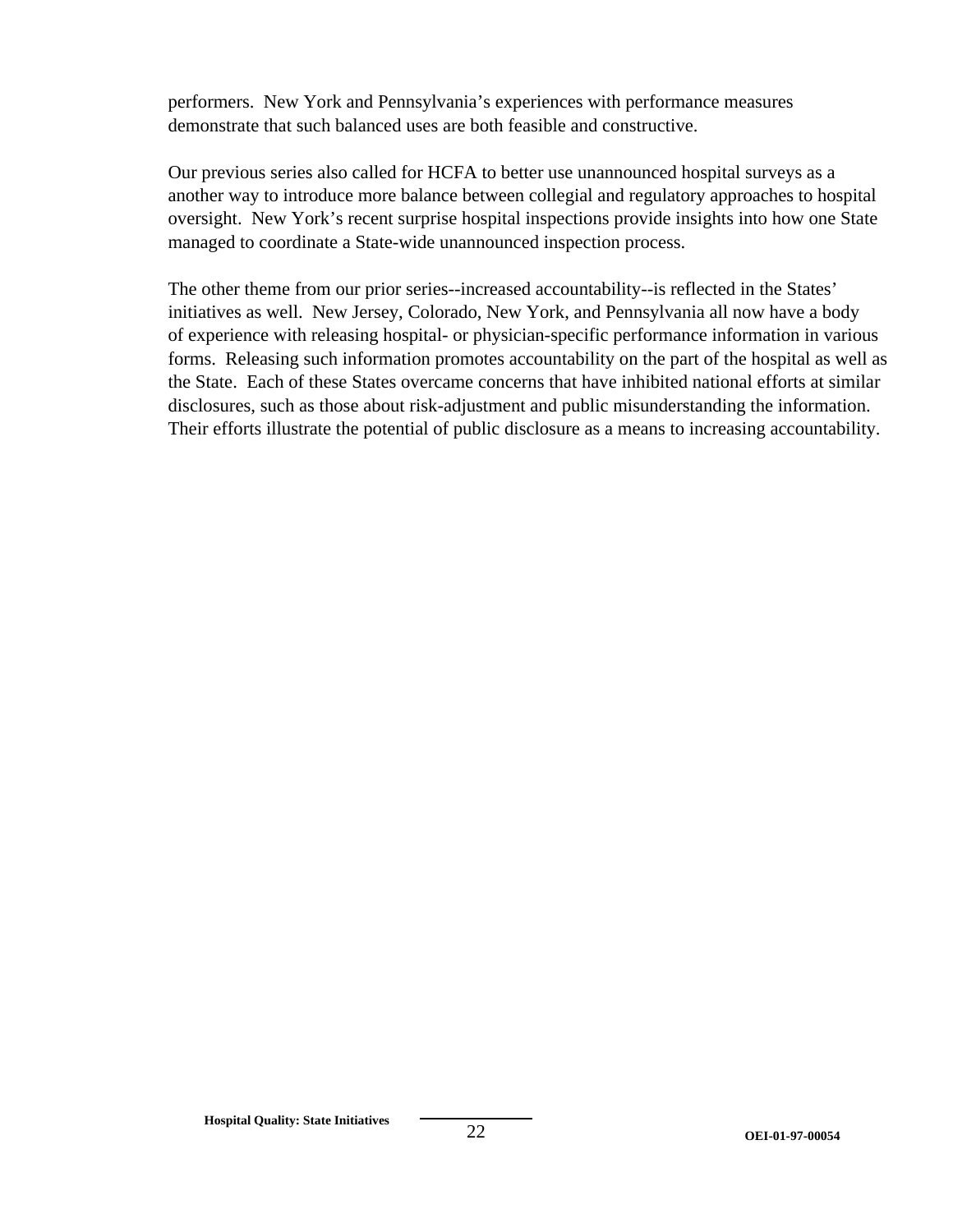# **Methodology**

We identified the initiatives highlighted in this report through a mail survey of State survey and certification agencies, follow-up telephone calls, and a literature review.

As a part of our larger inquiry on the external review of hospital quality, we mailed a pretested survey to the State survey and certification agencies in the 50 States and the District of Columbia in August 1997. The response rate was 100 percent. The State survey addressed four areas of hospital quality oversight: State licensure of hospitals, private accreditation, Medicare certification, and Health Care Financing Administration oversight of State certification agencies. We also interviewed some State officials on the telephone and in person.

We followed up the mail survey with telephone calls in July and August, 1998 to collect more information about hospital licensure and any special initiatives underway in each State. The response rate for this survey was 100 percent.

We identified several State initiatives through the mail and telephone surveys, of which we selected nine for follow-up: Colorado, Massachusetts, New Jersey, New York (two initiatives), Ohio, Pennsylvania, South Carolina, Utah. Our criteria for defining a State initiative in hospital oversight were rather broad: that the initiative be led by the State, that it be implemented as opposed to planned, and that some minimum time with it had elapsed.

With the exception of New York, which we visited on-site, we conducted the follow-up on the initiatives through telephone interviews, reviewing documents, and searching the literature and popular media. Our telephone interviews included not only State officials but also representatives of the State hospital associations for some States. We conducted this follow-up in the fall of 1998 and then updated our information in the summer and fall of 1999. During this time, we eliminated three States from our sample of initiatives: Massachusetts, because its initiative was not led by the State; Ohio, because its experience with its initiative was too limited; and South Carolina, because it abandoned its initiative over the course of our inquiry.

For each of the remaining initiatives, we confirmed the accuracy of our information with officials directly involved in the initiatives.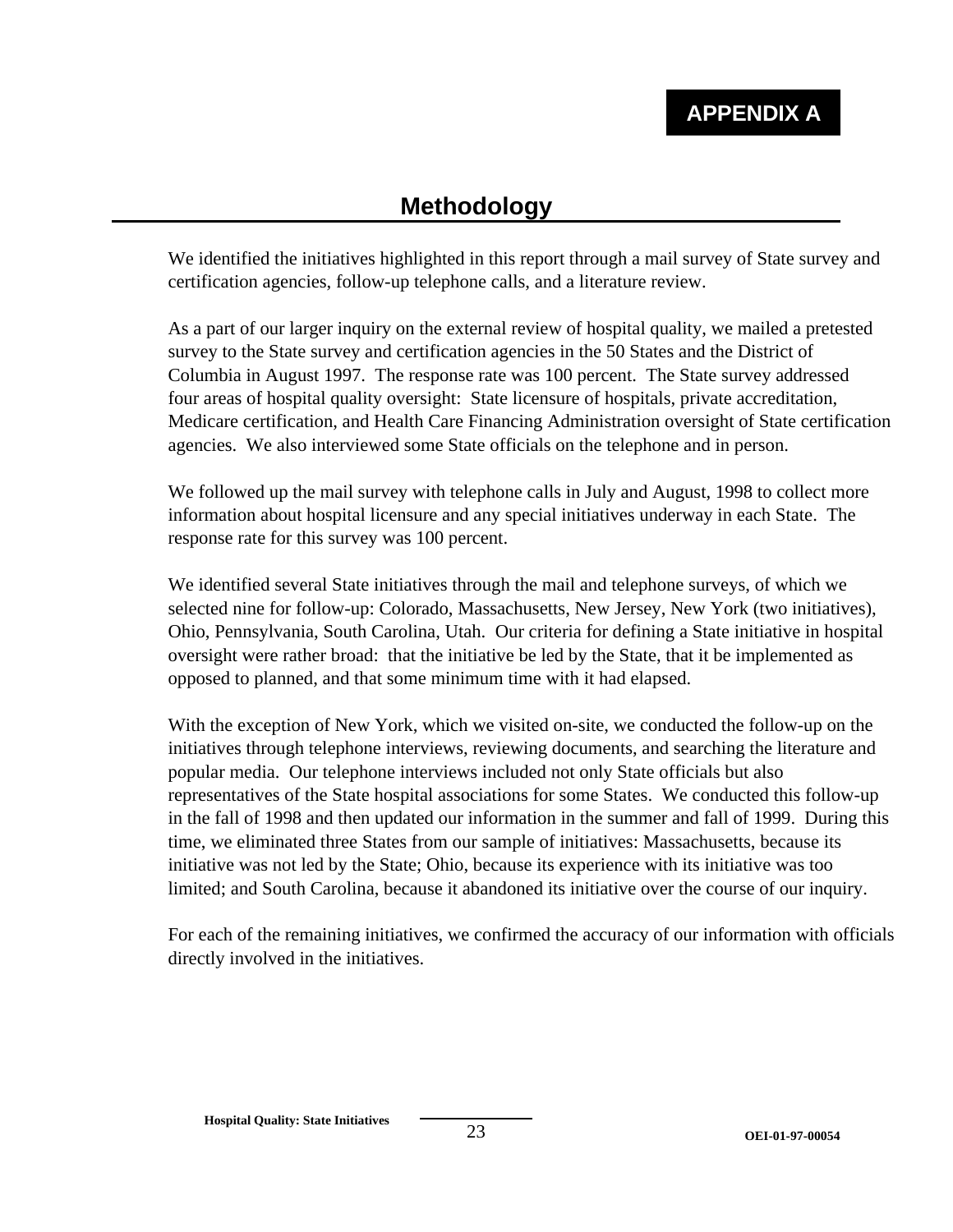# **APPENDIX B**

# **Endnotes**

1. Office of Inspector General, *The External Review of Hospital Quality: A Call for Greater Accountability* (OEI-01-97-00050), *The External Review of Hospital Quality: The Role of Accreditation* (OEI-01-97-00051), *The External Review of Hospital Quality: The Role of Medicare Certification* (OEI-01-97-00052), and *The External Review of Hospital Quality: Holding the Reviewers Accountable* (OEI-01-97-00053), July 1999.

2. New York State Department of Health, *Coronary Artery Bypass Surgery in New York State 1994-1996*. See also Edward L. Hannan et al, "Improving the Outcomes of Coronary Artery Bypass Surgery in New York State" *Journal of the American Medical Association* 271 (March 1994) 10: 761-766.

3. Edward L. Hannan et al, "Investigations of the Relationship between Volume and Mortality for Surgical Procedures Performed in New York State Hospitals," *Journal of the American Medical Association* 262 (28 July 1989) 4: 503-510.

4. Previously, surgeons included in the report had to have performed 200 CABG operations during the 3-year reporting period. ( New York State Department of Health, *Coronary Artery Bypass Surgery in New York State 1994-1996*, October 1998, p. 11)

5. Current results are based on data from 1994-1996; the latest mortality rates were released in October 1998.

6. The Department recently reprogrammed its data collection software, enabling hospitals to more readily examine their own data.

7. The DRGs were selected based on their high volume, cost, and wide variation in mortality.

8. "Because of the continuing escalation of costs, an increasingly large number of Pennsylvania citizens have severely limited access to appropriate and timely health care. Increasing costs are also undermining the quality of health care services currently being provided." Health Care Cost Containment Act, P.L. 783, No. 123, Sec. 2 (1992).

9. The Council and the Department did collaborate and combine data for a report on caesareansection rates.

10. Pennsylvania Health Care Cost Containment Council, *Pennsylvania*'s *Guide to Coronary Artery Bypass Graft Surgery 1994-1995*, May 1998 (98-05/01-07), p.1.